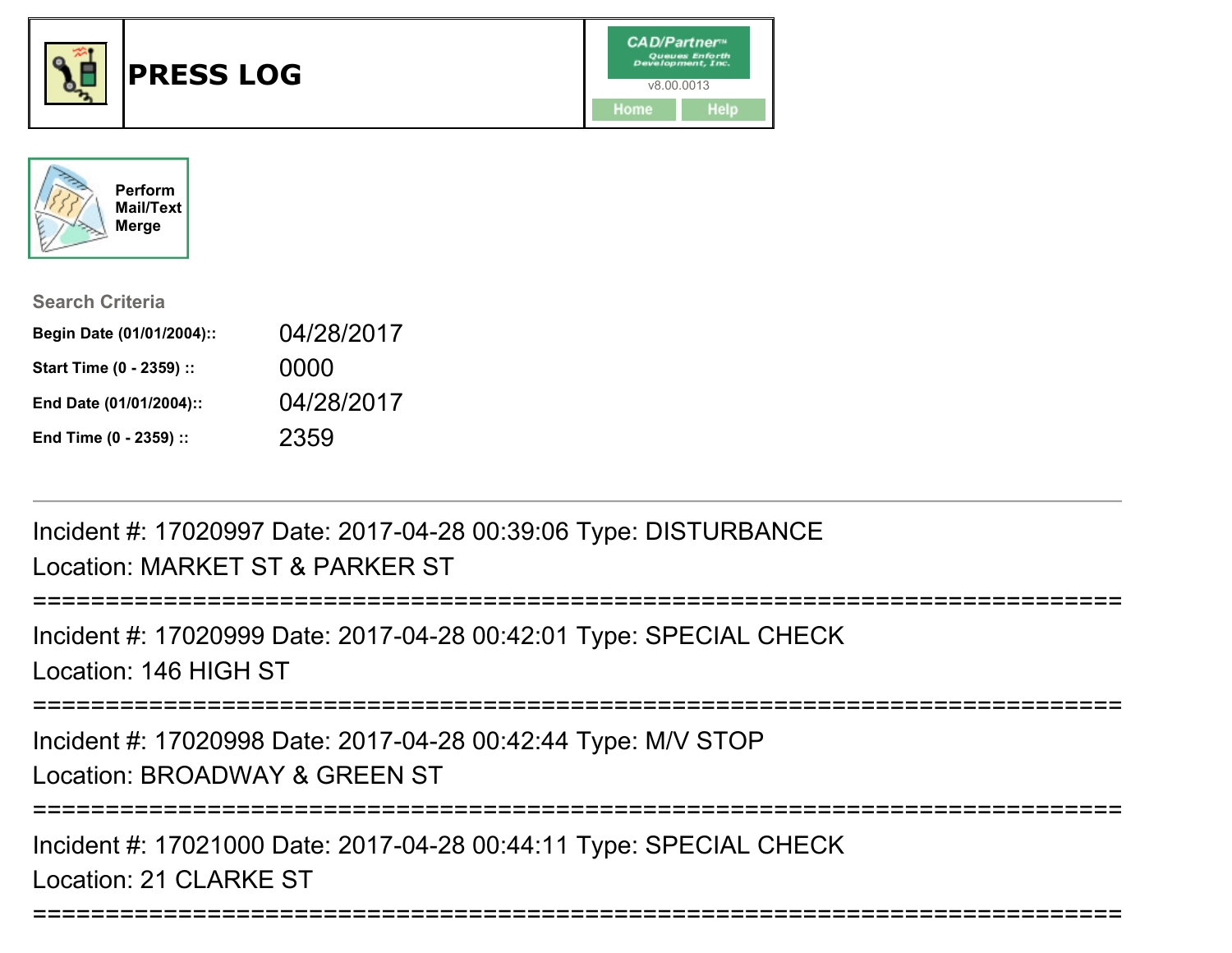Incident #: 17021001 Date: 2017-04-28 01:15:17 Type: ALARMSLocation: MINASIAN LAW OFFICE / 127 S BROADWAY===========================================================================Incident #: 17021002 Date: 2017-04-28 01:22:34 Type: M/V STOPLocation: BROADWAY & METHUEN ST===========================================================================Incident #: 17021003 Date: 2017-04-28 01:25:10 Type: M/V STOPLocation: BROADWAY & CROSS ST===========================================================================Incident #: 17021004 Date: 2017-04-28 01:29:53 Type: M/V STOPLocation: 499 ESSEX ST======================== Incident #: 17021005 Date: 2017-04-28 01:39:04 Type: M/V STOPLocation: 499 BROADWAY===========================================================================Incident #: 17021006 Date: 2017-04-28 01:42:38 Type: RECOV/STOL/MVLocation: 28 SHAW ST===========================================================================Incident #: 17021007 Date: 2017-04-28 02:11:20 Type: EXTRA SURVEILLocation: SAM'S FOOD STORE / 389 BROADWAY===========================================================================Incident #: 17021008 Date: 2017-04-28 02:30:50 Type: M/V STOPLocation: RICHMOND CT & SCHOOL ST**=============** 

Incident #: 17021009 Date: 2017-04-28 02:37:36 Type: M/V STOPLocation: FERRY ST & MARSTON ST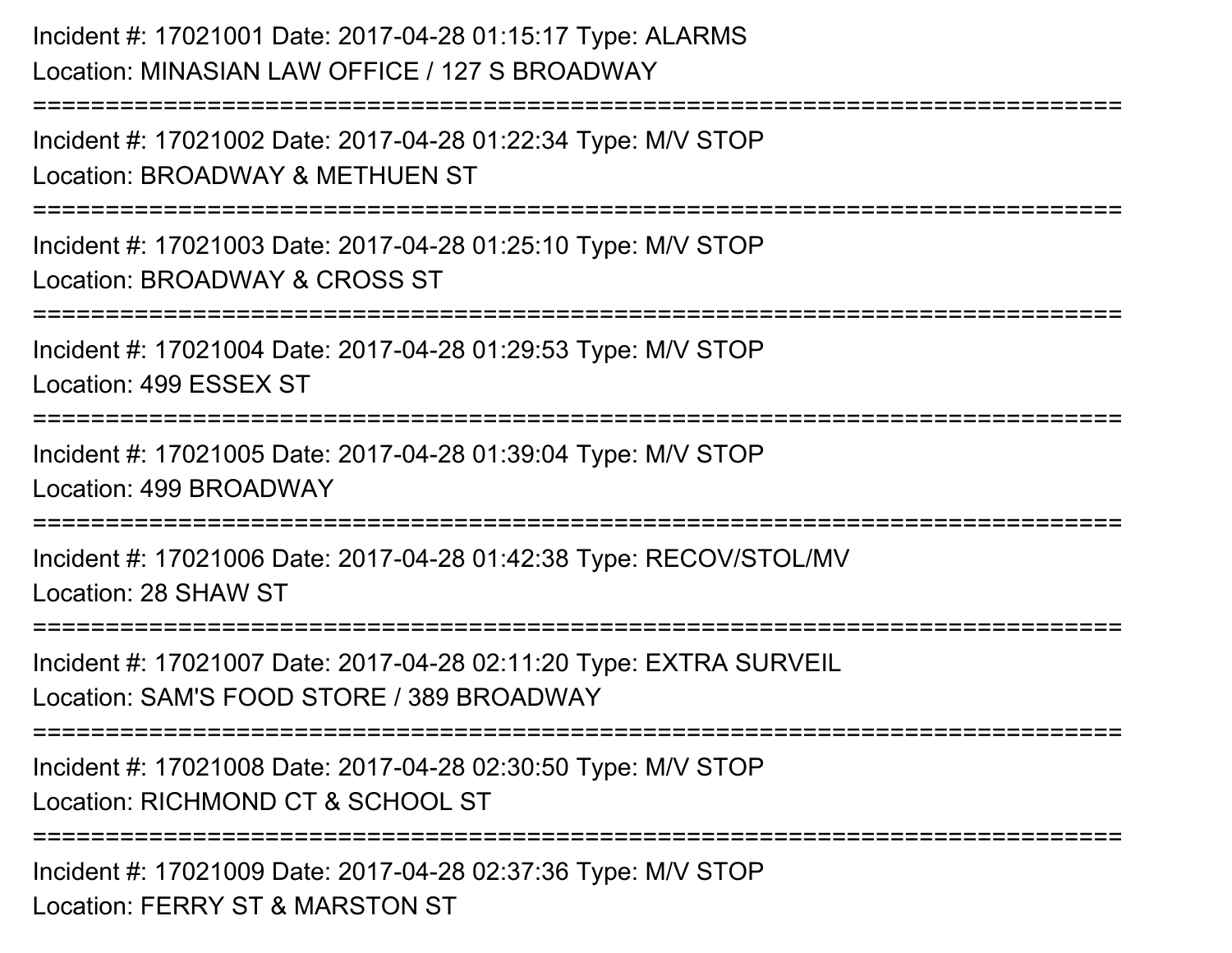===========================================================================Incident #: 17021011 Date: 2017-04-28 03:09:54 Type: DOMESTIC/PROGLocation: 56 TREMONT ST===========================================================================Incident #: 17021012 Date: 2017-04-28 03:12:24 Type: M/V STOPLocation: COLONIAL RD & MARI BORO ST ===========================================================================Incident #: 17021013 Date: 2017-04-28 04:02:36 Type: M/V STOPLocation: ESSEX ST & NEWBURY ST===========================================================================Incident #: 17021014 Date: 2017-04-28 04:12:00 Type: UNWANTEDGUESTLocation: DUNKIN DONUTS / 99 WINTHROP AV===========================================================================Incident #: 17021015 Date: 2017-04-28 04:50:01 Type: M/V STOPLocation: 495 & WINTHROP===========================================================================Incident #: 17021016 Date: 2017-04-28 05:00:34 Type: M/V STOPLocation: LAWRENCE ST & STEARNS AV===========================================================================Incident #: 17021017 Date: 2017-04-28 06:01:27 Type: ALARMSLocation: COMCAST / 142 SHEPARD ST===========================================================================

Incident #: 17021018 Date: 2017-04-28 06:39:50 Type: MEDIC SUPPORT

 $\mathcal{L}$  and  $\mathcal{L}$  respectively. The state  $\mathcal{L}$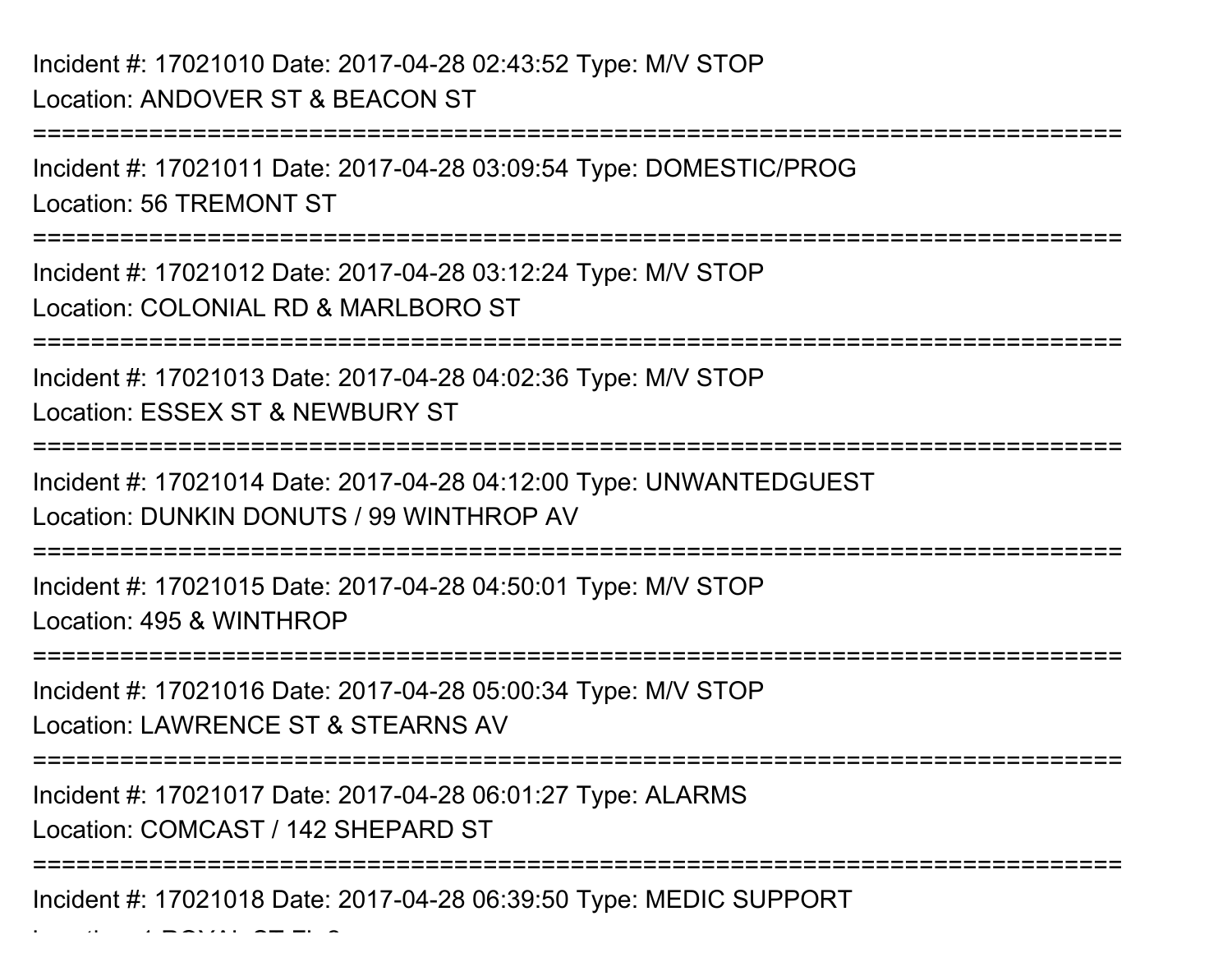===========================================================================

Incident #: 17021019 Date: 2017-04-28 07:03:10 Type: UNWANTEDGUESTLocation: 211 MERRIMACK ST

===========================================================================

Incident #: 17021020 Date: 2017-04-28 07:27:14 Type: TOW OF M/VLocation: TRESPASS / COMMON ST

===========================================================================

Incident #: 17021021 Date: 2017-04-28 07:48:49 Type: MAL DAMAGELocation: E HAVERHILL ST & NEWBURY ST

===========================================================================

Incident #: 17021022 Date: 2017-04-28 08:04:25 Type: WIRE DOWNLocation: 305 PROSPECT ST

===========================================================================

Incident #: 17021023 Date: 2017-04-28 08:41:12 Type: THREATSLocation: WALGREENS / 220 S BROADWAY

===========================================================================

Incident #: 17021024 Date: 2017-04-28 08:54:00 Type: FIGHTLocation: DUNKIN DONUTS / 99 WINTHROP AV

===========================================================================

Incident #: 17021025 Date: 2017-04-28 09:07:00 Type: AUTO ACC/NO PILocation: HAVERHILL ST & RESERVOIR TER

===========================================================================

===========================================================================

Incident #: 17021027 Date: 2017-04-28 09:10:21 Type: STOLEN PROPLocation: 23 COLUMBUS AV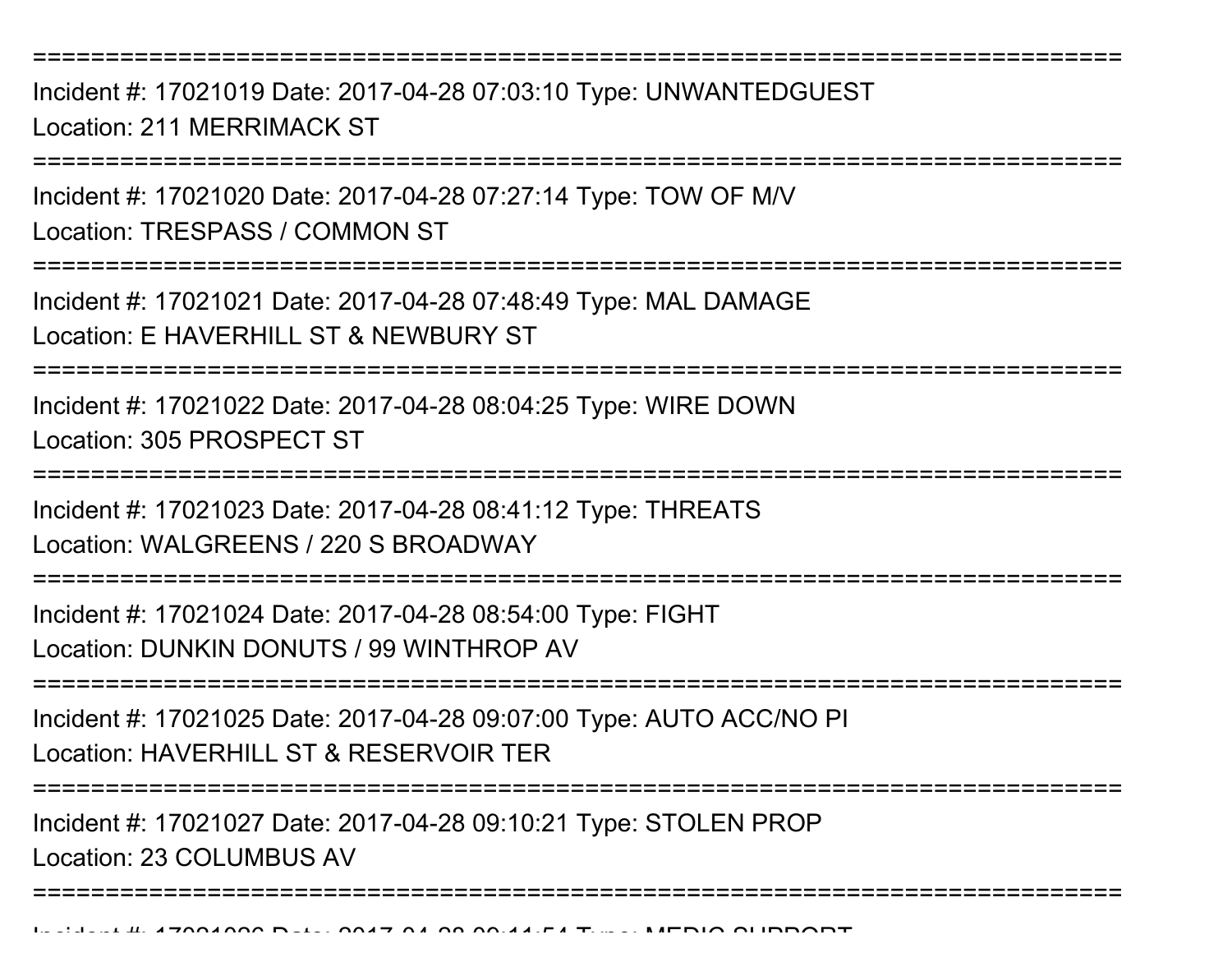Location: 189 ARLINGTON ST

===========================================================================Incident #: 17021028 Date: 2017-04-28 09:13:56 Type: PARK & WALKLocation: BRADFORD ST & BROADWAY===========================================================================Incident #: 17021030 Date: 2017-04-28 09:59:04 Type: TENANT PROBLocation: 391 CHESTNUT #119 FL 1 ===========================================================================Incident #: 17021029 Date: 2017-04-28 10:02:12 Type: PARK & WALKLocation: S COMMON ST===========================================================================Incident #: 17021031 Date: 2017-04-28 10:11:26 Type: M/V STOPLocation: N PARISH RD & PHILLIPS ST ===========================================================================Incident #: 17021033 Date: 2017-04-28 10:17:37 Type: DRUG VIOLocation: 239 BROADWAY=========================== Incident #: 17021032 Date: 2017-04-28 10:17:43 Type: M/V STOPLocation: ABBOTT ST & PARKER ST===========================================================================Incident #: 17021034 Date: 2017-04-28 10:20:06 Type: AUTO ACC/UNK PILocation: MERRIMACK ST & S BROADWAY====================

===========================================================================

Incident #: 17021035 Date: 2017-04-28 10:22:40 Type: ANIMAL COMPLLocation: HAMPSHIRE ST & PARK ST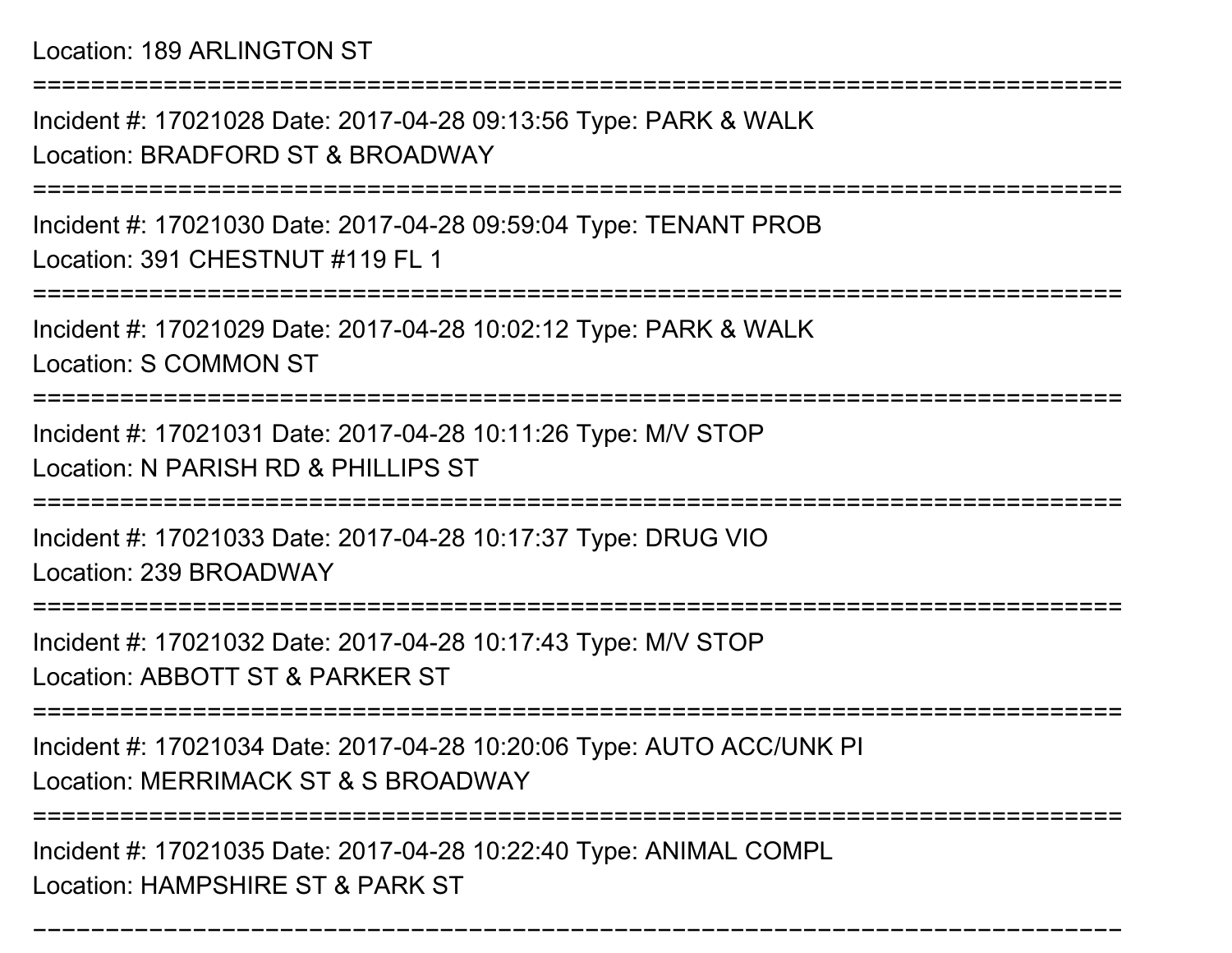Incident #: 17021036 Date: 2017-04-28 10:26:07 Type: UNWANTEDGUESTLocation: 12 MELROSE ST

================

Incident #: 17021038 Date: 2017-04-28 10:27:34 Type: ALARM/BURGLocation: WIGALL RESD / 296 LOWELL ST ===========================================================================Incident #: 17021037 Date: 2017-04-28 10:28:07 Type: M/V STOPLocation: 17 TREMONT ST===========================================================================Incident #: 17021040 Date: 2017-04-28 10:42:45 Type: MAL DAMAGELocation: 215 SOUTH BROADWAY===========================================================================Incident #: 17021039 Date: 2017-04-28 10:44:20 Type: M/V STOPLocation: HAMPSHIRE ST & LOWELL ST===========================================================================Incident #: 17021041 Date: 2017-04-28 10:59:05 Type: DRUG VIOLocation: S BROADWAY & SYLVESTER ST===========================================================================Incident #: 17021042 Date: 2017-04-28 11:01:12 Type: M/V STOPLocation: 6 MELROSE ST===========================================================================Incident #: 17021043 Date: 2017-04-28 11:02:26 Type: M/V STOPLocation: 28 HANCOCK ST==================== Incident #: 17021044 Date: 2017-04-28 11:15:19 Type: TOW OF M/VLocation: CVS PHARMACY / 266 BROADWAY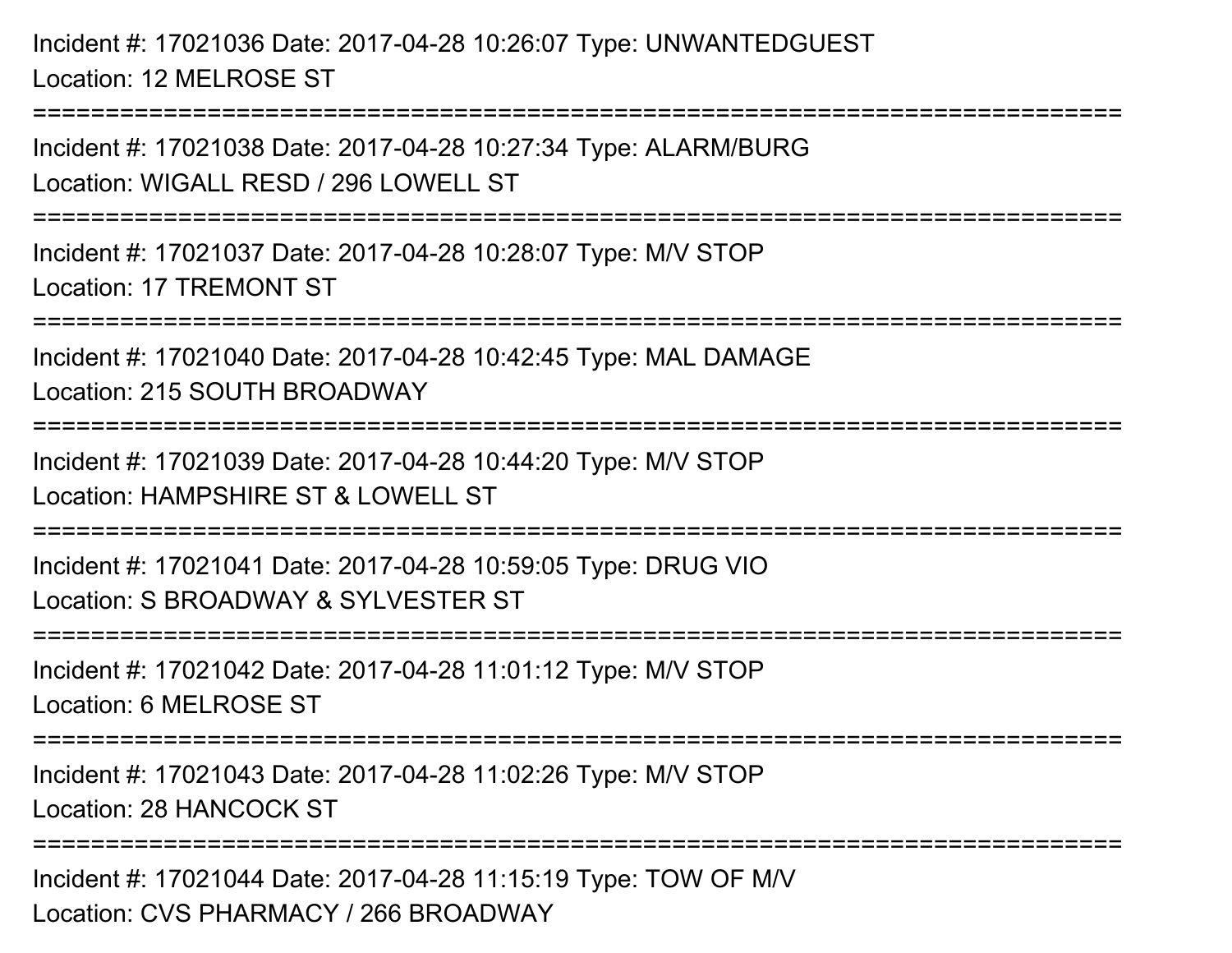Incident #: 17021045 Date: 2017-04-28 11:20:47 Type: 209A/VIOLATIONLocation: 4 KENT ST

===========================================================================

===========================================================================

Incident #: 17021046 Date: 2017-04-28 11:23:20 Type: ASSSIT OTHER PDLocation: TENT CITY (CENTRAL BRIDGE)

===========================================================================

Incident #: 17021047 Date: 2017-04-28 11:31:42 Type: AUTO ACC/NO PILocation: 576 HAVERHILL ST

===========================================================================

Incident #: 17021048 Date: 2017-04-28 11:35:46 Type: M/V STOPLocation: CANAL ST & MILL ST

===========================================================================

Incident #: 17021049 Date: 2017-04-28 11:44:26 Type: 911 HANG UP

Location: 379 HAMPSHIRE ST #APT 2

===========================================================================

Incident #: 17021050 Date: 2017-04-28 11:59:29 Type: DRUG VIOLocation: CANTON ST & PROSPECT ST

===========================================================================

Incident #: 17021051 Date: 2017-04-28 12:01:48 Type: DOMESTIC/PROGLocation: 370 S BROADWAY #2

===========================================================================

Incident #: 17021052 Date: 2017-04-28 12:07:02 Type: AUTO ACC/NO PILocation: BANK OF AMERICA / 67 WINTHROP AV

===========================================================================

Incident #: 17021053 Date: 2017-04-28 12:17:58 Type: DRUG VIO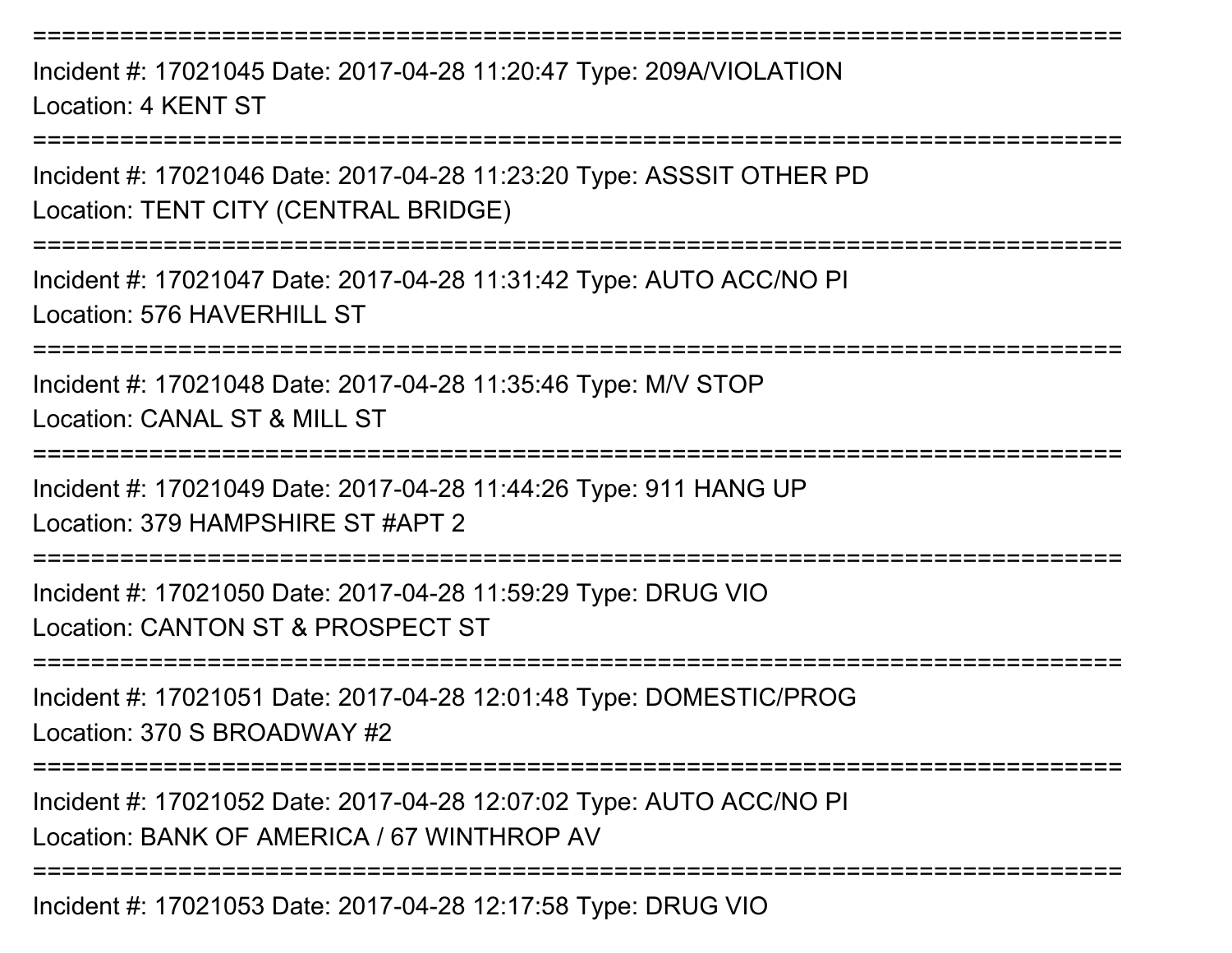===========================================================================

Incident #: 17021054 Date: 2017-04-28 12:22:16 Type: LARCENY/PASTLocation: 15 UNION ST

===========================================================================

Incident #: 17021055 Date: 2017-04-28 12:29:52 Type: AUTO ACC/NO PILocation: E PLATT ST & MARSTON ST

===========================================================================

Incident #: 17021057 Date: 2017-04-28 12:34:52 Type: DRUG VIO

Location: 4 HEY ST

===========================================================================

Incident #: 17021056 Date: 2017-04-28 12:35:36 Type: INVEST CONTLocation: 391 CHESTNUT ST #131

===========================================================================

Incident #: 17021058 Date: 2017-04-28 12:40:17 Type: WARRANT SERVELocation: 215 CRAWFORD ST

===========================================================================

Incident #: 17021059 Date: 2017-04-28 12:42:24 Type: DRUG VIO

Location: ARLINGTON ST & WYMAN ST

Incident #: 17021062 Date: 2017

===========================================================================

Incident #: 17021060 Date: 2017-04-28 12:48:12 Type: LOST PROPERTYLocation: 200 BRUCE ST

=========================

Incident #: 17021061 Date: 2017-04-28 12:53:35 Type: A&B PROGLocation: BROADWAY & DAISY ST

===========================================================================

<sup>04</sup> 28 13:12:14 Type: M/V STOP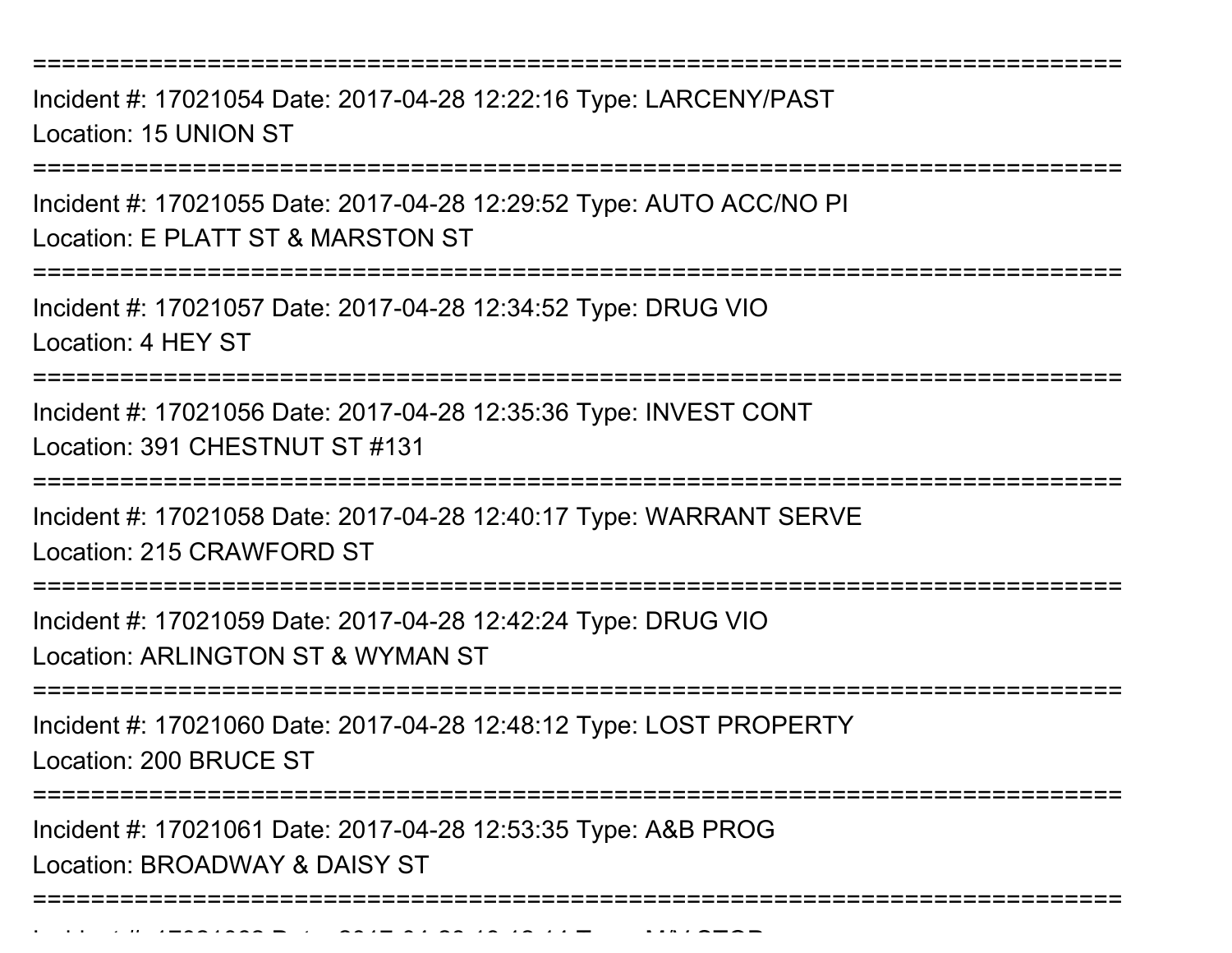#### Location: BROADWAY & CROSS

Incident #: 17021063 Date: 2017-04-28 13:19:52 Type: ANIMAL COMPLLocation: 32 BODWELL ST

===========================================================================

===========================================================================

Incident #: 17021064 Date: 2017-04-28 13:29:49 Type: M/V STOPLocation: ARLINGTON ST & BROADWAY

===========================================================================

Incident #: 17021065 Date: 2017-04-28 13:35:15 Type: M/V STOPLocation: 4 BENNINGTON ST

===========================================================================

Incident #: 17021066 Date: 2017-04-28 13:47:21 Type: M/V STOPLocation: E HAVERHILL ST & ELM ST

===========================================================================

Incident #: 17021067 Date: 2017-04-28 13:48:09 Type: AUTO ACC/NO PILocation: BLANCHARD ST & SALEM ST

===========================================================================

Incident #: 17021068 Date: 2017-04-28 13:54:54 Type: INVESTIGATIONLocation: 361 SALEM ST

===========================================================================

Incident #: 17021069 Date: 2017-04-28 13:58:35 Type: TENANT PROBLocation: 206 AMESBURY ST

===========================================================================

Incident #: 17021070 Date: 2017-04-28 14:06:07 Type: M/V STOPLocation: BROADWAY & COMMON ST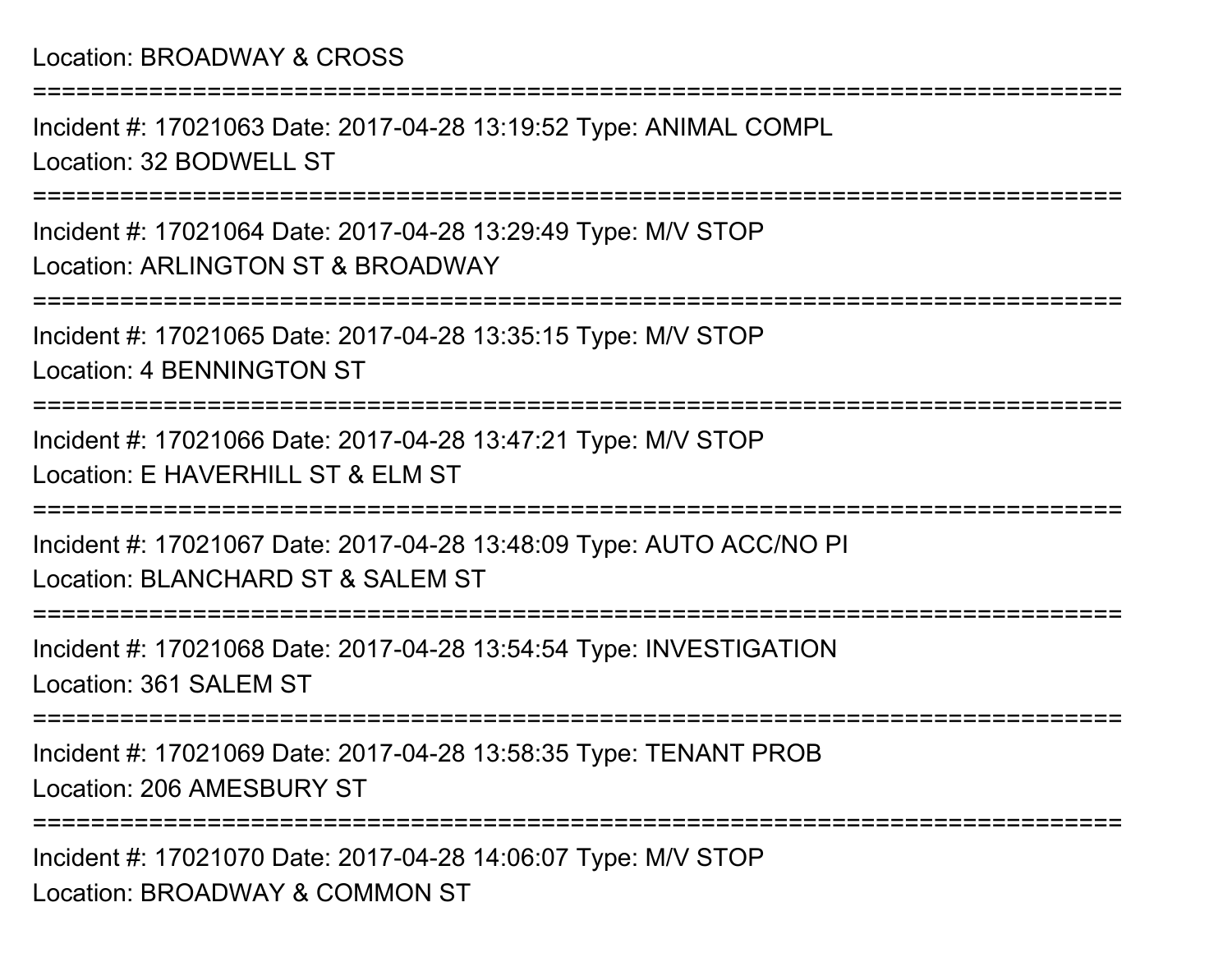## Incident #: 17021071 Date: 2017-04-28 14:17:18 Type: NOTIFICATIONLocation: 13 W LAUREL ST #1 FL BLDG 7

Incident #: 17021072 Date: 2017-04-28 14:20:53 Type: MISSING PERSLocation: 1 BUNKERHILL ST FL 2

===========================================================================

===========================================================================

Incident #: 17021073 Date: 2017-04-28 14:25:58 Type: ASSSIT OTHER PDLocation: 241 SALEM ST

===========================================================================

Incident #: 17021074 Date: 2017-04-28 14:29:01 Type: DISTURBANCELocation: SUPER LIQUORS / 35 S BROADWAY

===========================================================================

Incident #: 17021075 Date: 2017-04-28 14:30:54 Type: LOUD NOISE

Location: CAULKINS CT & WATER ST

===========================================================================

Incident #: 17021076 Date: 2017-04-28 14:43:15 Type: MEDIC SUPPORTLocation: 172 LAWRENCE ST

===========================================================================

Incident #: 17021077 Date: 2017-04-28 15:00:39 Type: ALARM/BURGLocation: 79 RESERVOIR ST

===========================================================================

Incident #: 17021078 Date: 2017-04-28 15:02:31 Type: B&E/PROG

Location: 23 ABBOTT ST

===========================================================================

Incident #: 17021079 Date: 2017-04-28 15:06:47 Type: M/V STOP

Location: HAVERHILL ST & LAWRENCE ST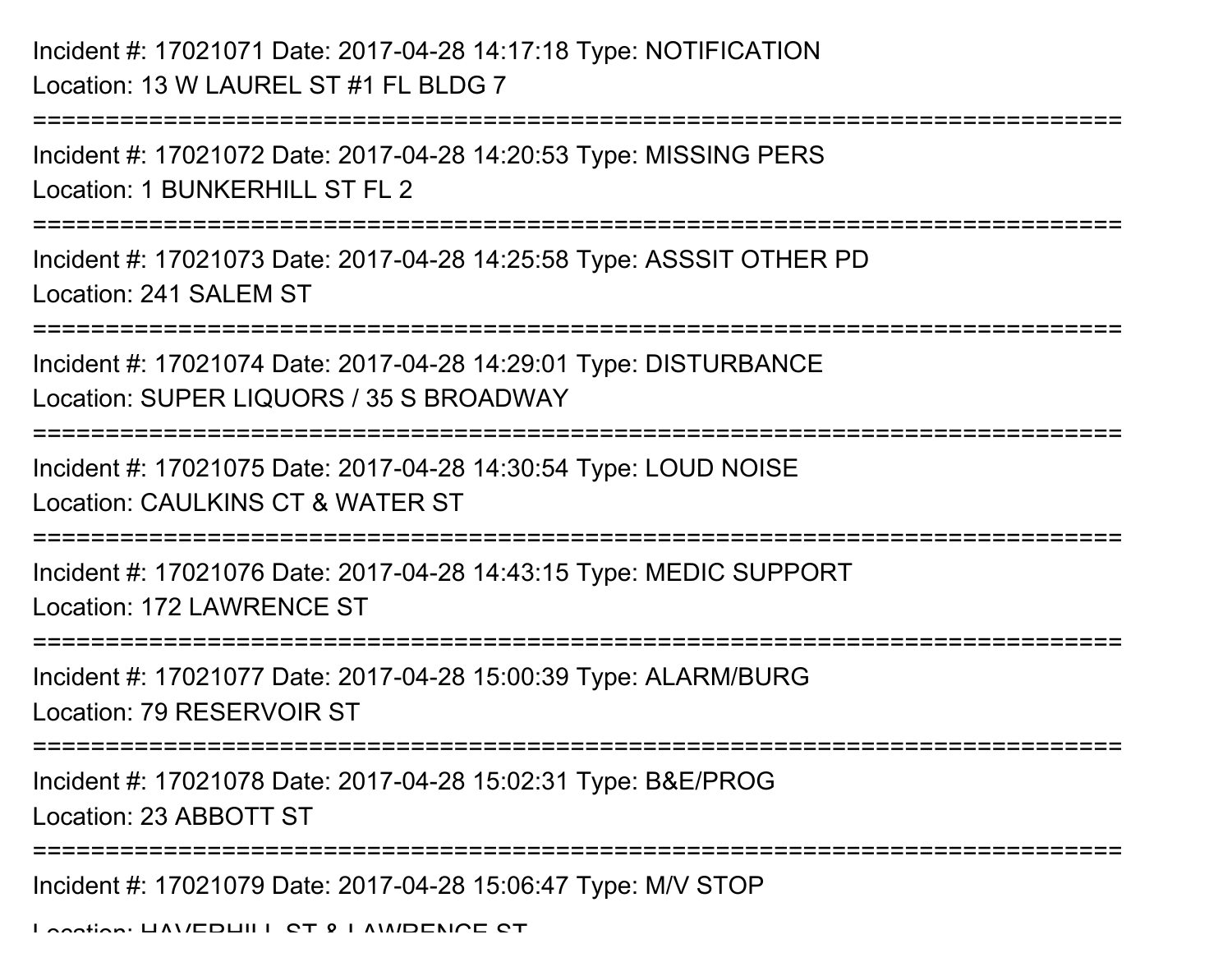===========================================================================Incident #: 17021080 Date: 2017-04-28 15:14:26 Type: NOISE ORDLocation: 355 PARK ST===========================================================================Incident #: 17021081 Date: 2017-04-28 15:19:28 Type: AUTO ACC/NO PILocation: ERVING AV & BRUCE ST===========================================================================Incident #: 17021082 Date: 2017-04-28 15:21:42 Type: ALARM/BURGLocation: 130 PHILLIPS ST===========================================================================Incident #: 17021083 Date: 2017-04-28 15:25:34 Type: DISTURBANCE Location: HEWITTS PACKAGE STORE, INCORP / 109 LAWRENCE ST===========================================================================Incident #: 17021084 Date: 2017-04-28 15:47:37 Type: MAL DAMAGELocation: 378 LOWELL ST #2===========================================================================Incident #: 17021085 Date: 2017-04-28 15:57:13 Type: A&B PASTLocation: 4 CUSTER ST FL 2NDFL===========================================================================Incident #: 17021086 Date: 2017-04-28 16:02:31 Type: M/V STOPLocation: PEMBERTON PARK===========================================================================Incident #: 17021087 Date: 2017-04-28 16:03:41 Type: ALARM/BURGLocation: 34 WEARE ST===========================================================================

Incident #: 17021088 Date: 2017-04-28 16:12:03 Type: ANIMAL COMPL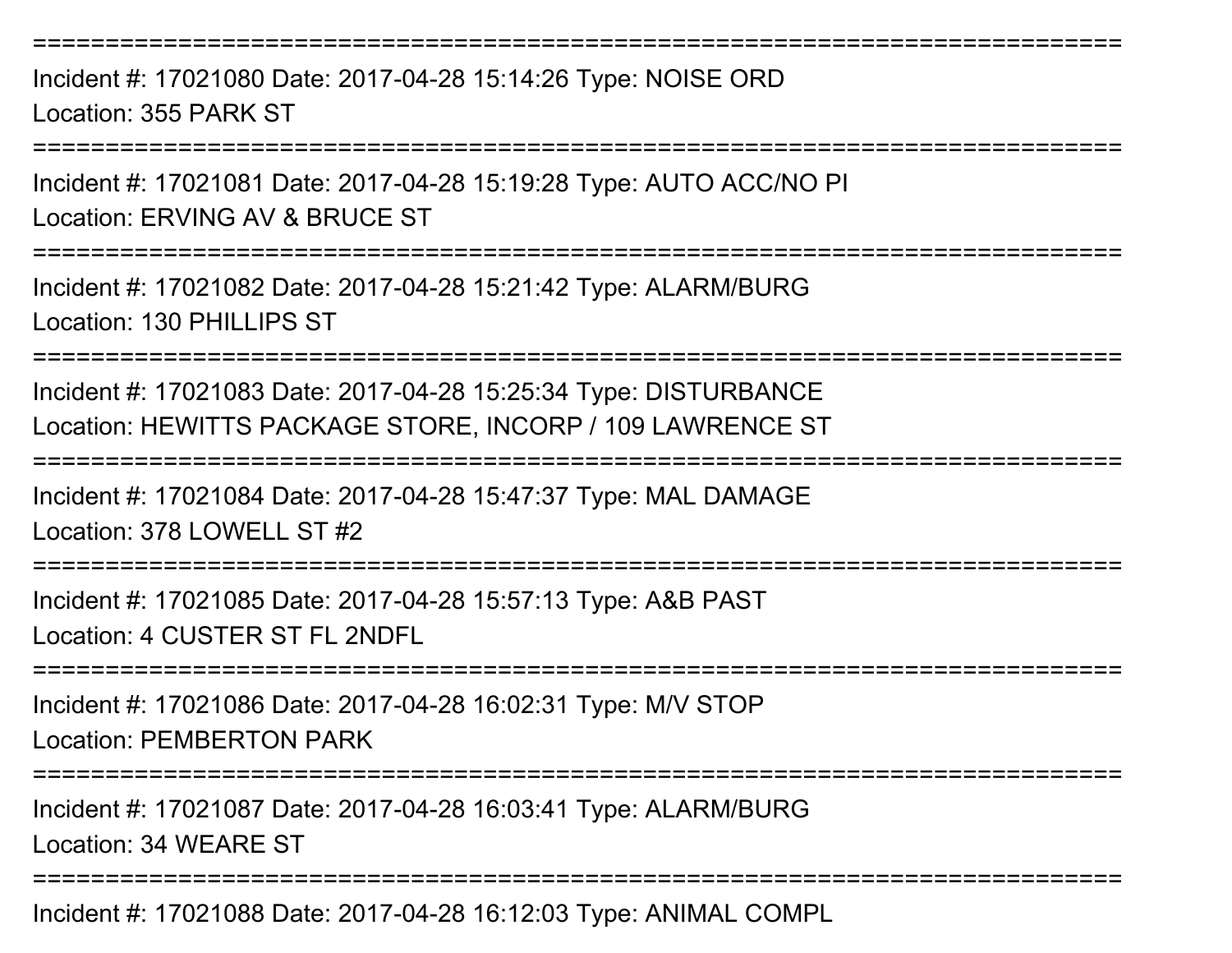Location: MARBLE AV & WATER ST===========================================================================Incident #: 17021089 Date: 2017-04-28 16:14:00 Type: M/V STOPLocation: PEMBERTON PARK===========================================================================Incident #: 17021090 Date: 2017-04-28 16:19:15 Type: M/V STOPLocation: FERGUSON ST & S BROADWAY ===========================================================================Incident #: 17021091 Date: 2017-04-28 16:25:10 Type: INVEST CONTLocation: 168 NEWBURY ST===========================================================================Incident #: 17021092 Date: 2017-04-28 16:26:19 Type: FRAUDLocation: 1 MILL ST===========================================================================Incident #: 17021093 Date: 2017-04-28 16:32:43 Type: MEDIC SUPPORTLocation: 12 METHUEN ST===========================================================================Incident #: 17021096 Date: 2017-04-28 16:35:09 Type: HIT & RUN M/VLocation: 85 WARREN ST===========================================================================Incident #: 17021094 Date: 2017-04-28 16:35:21 Type: 911 HANG UPLocation: 2 SPRINGFIFLD ST #UNIT 5 ===========================================================================Incident #: 17021095 Date: 2017-04-28 16:36:36 Type: TRESPASSINGLocation: 243 S BROADWAY

===========================================================================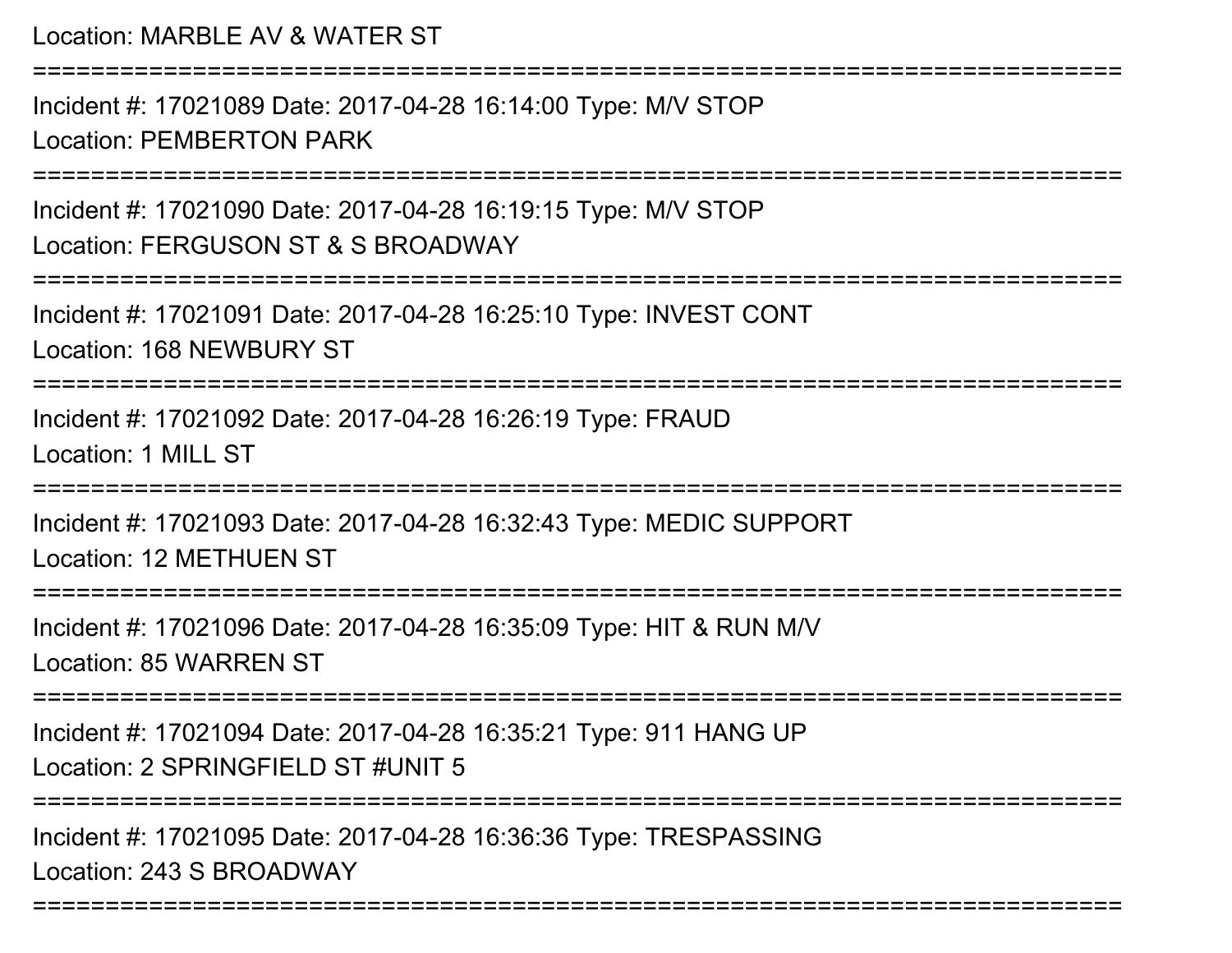Incident #: 17021098 Date: 2017-04-28 17:00:52 Type: NOISE ORDLocation: 25 ROBINSON CT

===========================================================================

===========================================================================

Incident #: 17021100 Date: 2017-04-28 17:10:50 Type: DISTURBANCELocation: SAXONIA AV

===========================================================================

Incident #: 17021099 Date: 2017-04-28 17:11:13 Type: ALARM/BURGLocation: 20 INTERNATIONAL WY

===========================================================================

Incident #: 17021101 Date: 2017-04-28 17:29:22 Type: SUS PERS/MVLocation: 700 ESSEX ST

=============

Incident #: 17021102 Date: 2017-04-28 17:38:35 Type: ALARM/BURGLocation: 43 JACKSON ST

===========================================================================

Incident #: 17021103 Date: 2017-04-28 17:44:20 Type: M/V STOPLocation: 272 F HAVERHILL ST

===========================================================================

Incident #: 17021104 Date: 2017-04-28 17:46:04 Type: FIGHTLocation: 157 LAWRENCE ST

===========================================================================

Incident #: 17021105 Date: 2017-04-28 17:50:57 Type: M/V STOPLocation: 354 LOWELL ST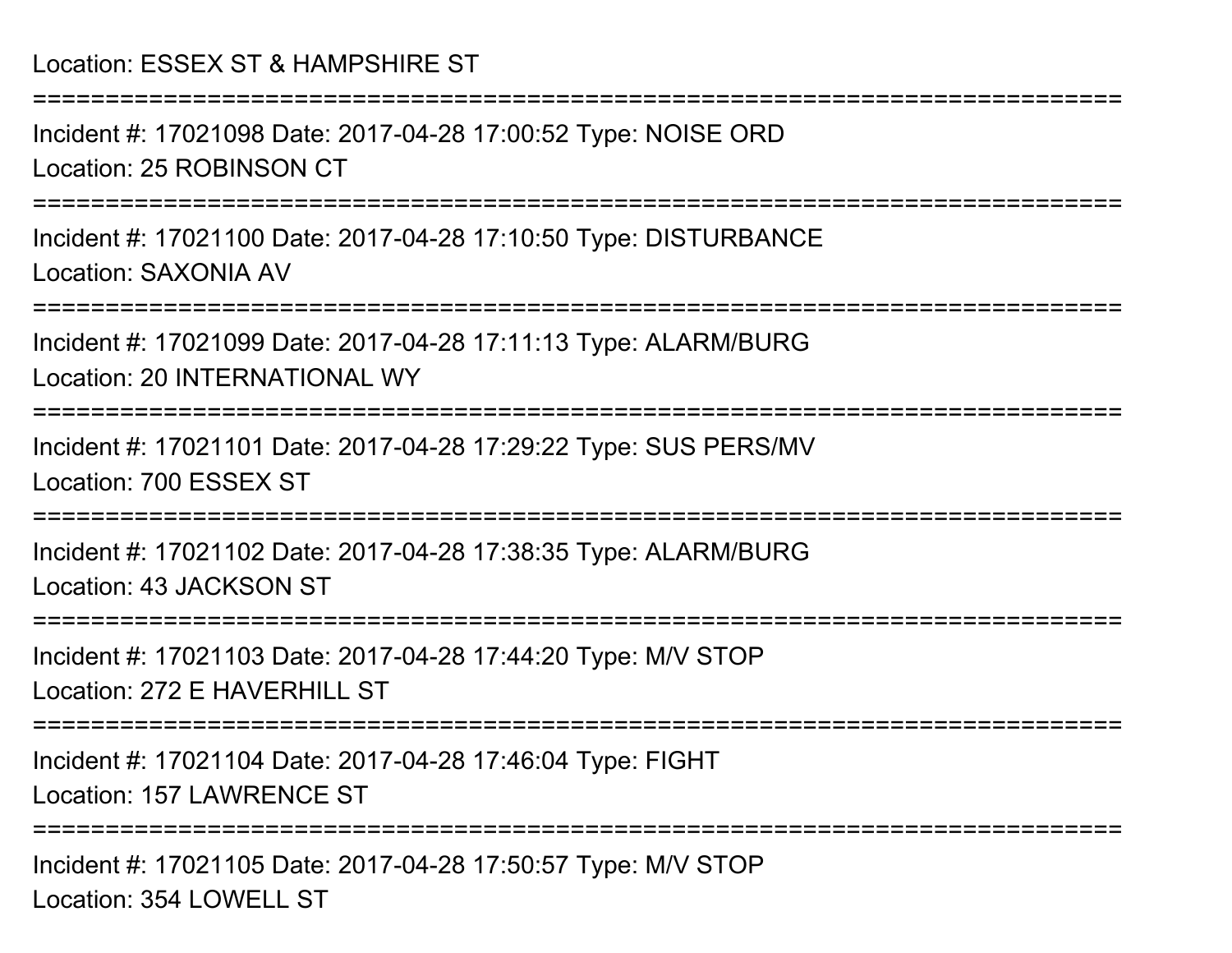Incident #: 17021106 Date: 2017-04-28 17:51:36 Type: MEDIC SUPPORTLocation: 355 PARK ST

Incident #: 17021107 Date: 2017-04-28 17:52:58 Type: SUS PERS/MVLocation: CHESTER ST & CLIFTON ST

===========================================================================

===========================================================================

Incident #: 17021108 Date: 2017-04-28 18:05:48 Type: M/V STOPLocation: ARLINGTON ST & BROADWAY

===========================================================================

Incident #: 17021109 Date: 2017-04-28 18:07:10 Type: AUTO ACC/NO PILocation: TREMONT ST & WEST ST

===========================================================================

Incident #: 17021110 Date: 2017-04-28 18:09:46 Type: EXTRA SURVEILLocation: CHESTNUT ST & FLM ST

===========================================================================

Incident #: 17021111 Date: 2017-04-28 18:11:56 Type: NOISE ORDLocation: 7 FARLEY ST

===========================================================================

Incident #: 17021112 Date: 2017-04-28 18:12:52 Type: UNWANTEDGUESTLocation: 65 DRACUT ST

===========================================================================

Incident #: 17021113 Date: 2017-04-28 18:17:23 Type: ANIMAL COMPL

Location: 41 BOURQUE ST

===========================================================================

Incident #: 17021114 Date: 2017-04-28 18:21:01 Type: M/V STOP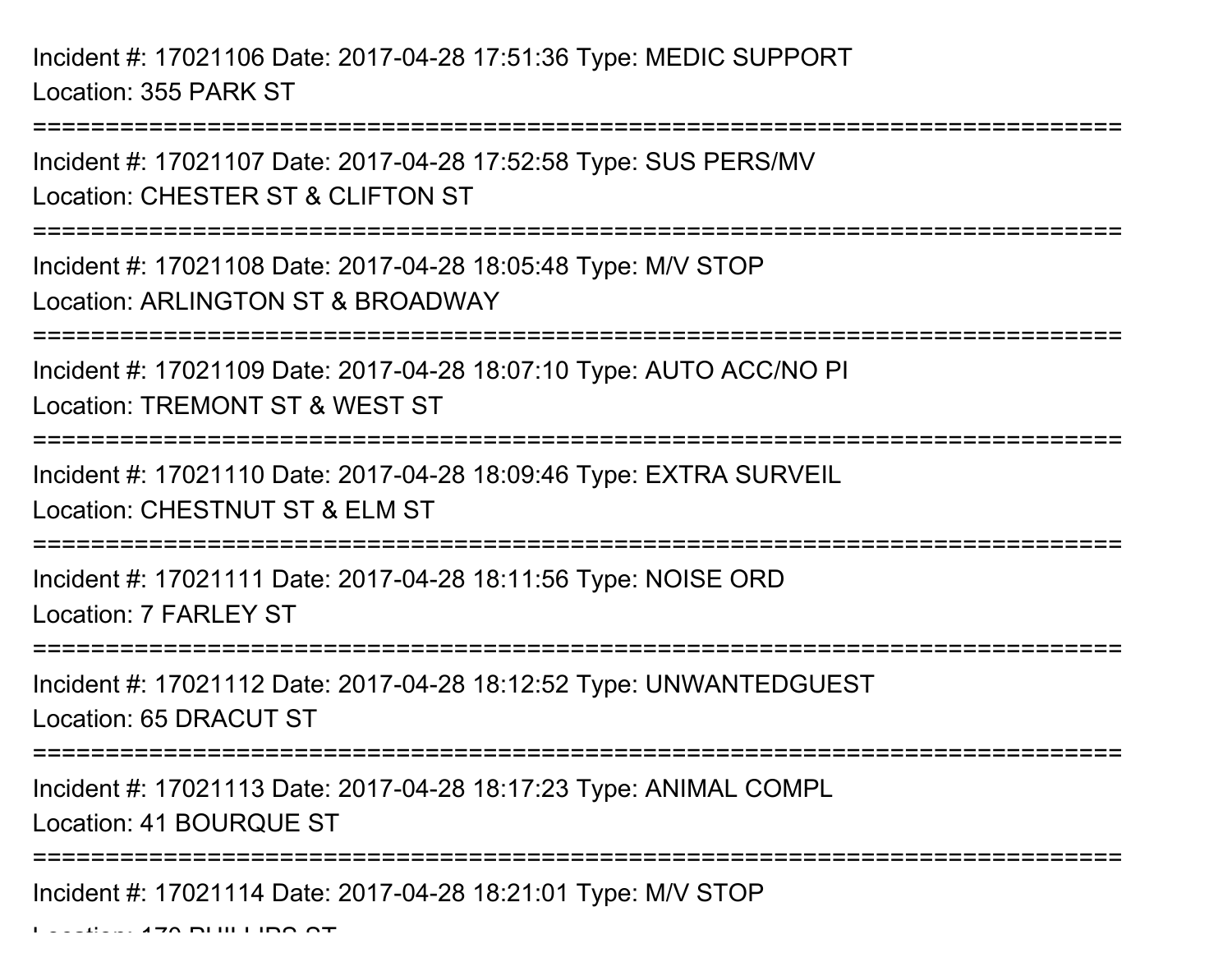===========================================================================

Incident #: 17021115 Date: 2017-04-28 18:24:30 Type: M/V STOPLocation: 65 HILLSIDE AV

===========================================================================

Incident #: 17021116 Date: 2017-04-28 18:34:01 Type: UNWANTEDGUESTLocation: DUNKIN DONUTS / 104 MARSTON ST

===========================================================================

Incident #: 17021117 Date: 2017-04-28 18:40:47 Type: ANIMAL COMPLLocation: COMMON ST & LAWRENCE ST

===========================================================================

Incident #: 17021118 Date: 2017-04-28 18:44:35 Type: UNWANTEDGUESTLocation: 65 BOXFORD ST

============================

Incident #: 17021119 Date: 2017-04-28 18:50:13 Type: DISTURBANCELocation: WALK IN WALK IN / 39 FOSTER ST FL 2

===========================================================================

Incident #: 17021120 Date: 2017-04-28 18:58:35 Type: LOUD NOISELocation: 130 HIGH ST

===========================================================================

Incident #: 17021121 Date: 2017-04-28 19:03:57 Type: HIT & RUN M/VLocation: 61 WARREN ST

===========================================================================

Incident #: 17021122 Date: 2017-04-28 19:10:48 Type: KEEP PEACELocation: 280 MERRIMACK ST

===========================================================================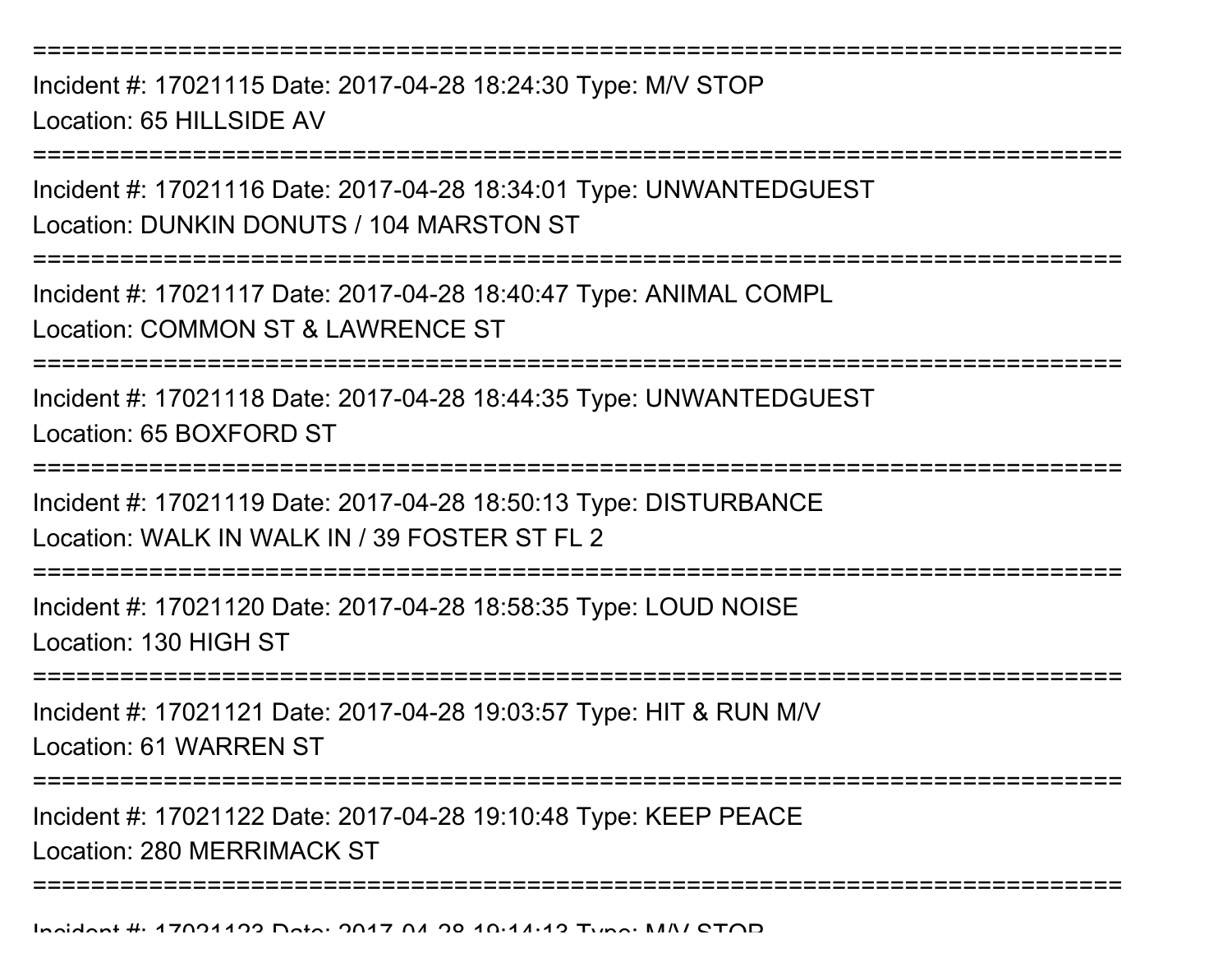#### Location: BROADWAY & ESSEX ST

===========================================================================

Incident #: 17021124 Date: 2017-04-28 19:17:39 Type: AUTO ACC/NO PILocation: LLEMIK REALTY TRUST / 500 ESSEX ST

===========================================================================

Incident #: 17021125 Date: 2017-04-28 19:18:31 Type: AUTO ACC/NO PILocation: 491 ESSEX ST

===========================================================================

Incident #: 17021128 Date: 2017-04-28 19:20:33 Type: SPECIAL CHECKLocation: METHUEN ST & UNION ST

===========================================================================

Incident #: 17021126 Date: 2017-04-28 19:21:50 Type: LOUD NOISELocation: 554 HOWARD ST

===========================================================================

Incident #: 17021127 Date: 2017-04-28 19:22:52 Type: LOUD NOISELocation: 69 PARKER ST

======================

Incident #: 17021129 Date: 2017-04-28 19:27:41 Type: DISTURBANCELocation: WEST ST & BROADWAY AVE

===========================================================================

Incident #: 17021130 Date: 2017-04-28 19:43:13 Type: SUICIDE ATTEMPTLocation: 7 BROADWAY

===========================================================================

===========================================================================

Incident #: 17021131 Date: 2017-04-28 19:44:44 Type: SPECIAL CHECKLocation: LENOX ST & LENOX CIR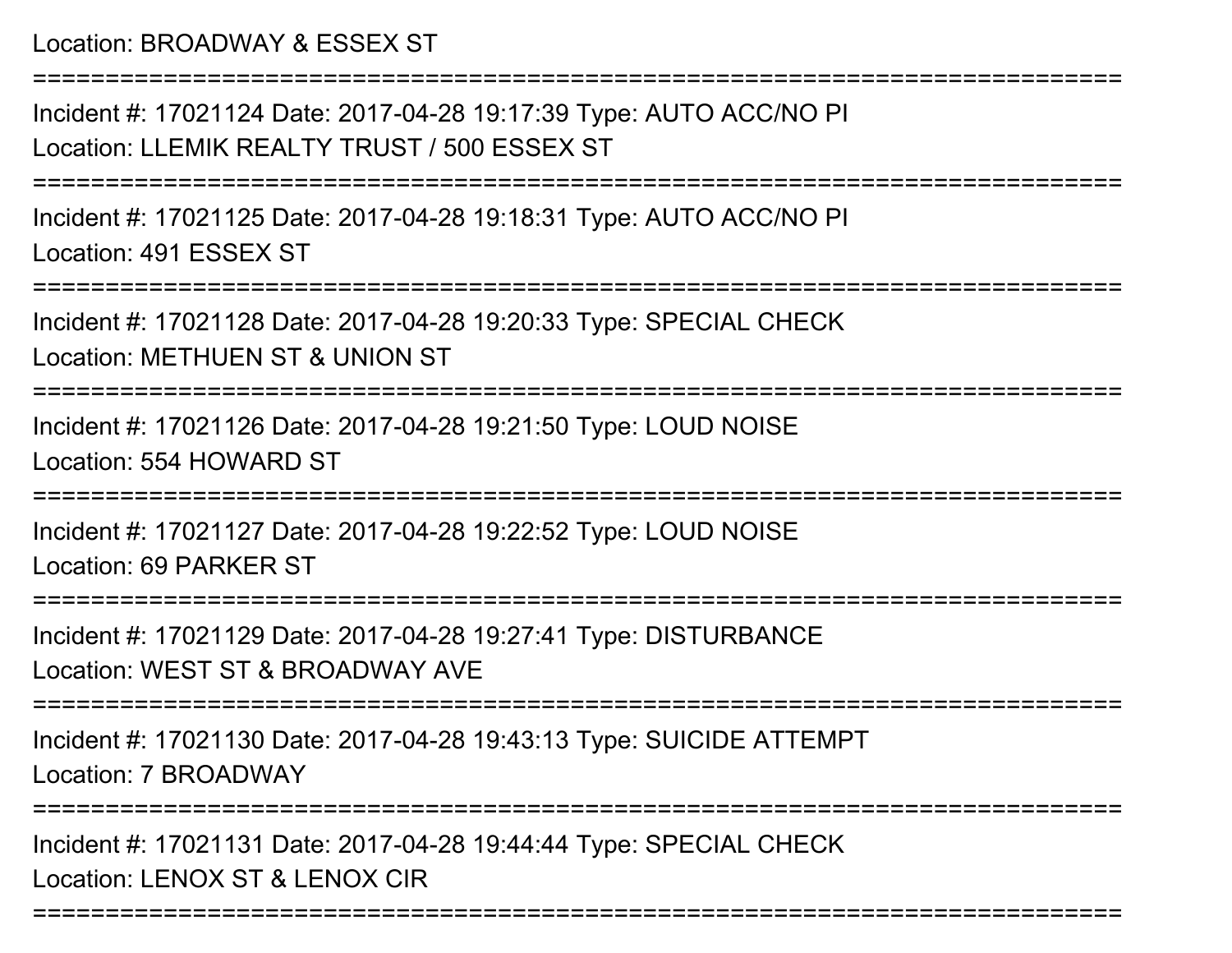## Incident #: 17021132 Date: 2017-04-28 19:47:31 Type: ASSSIT OTHER PDLocation: FRANKLIN ST & HAVERHILL ST

===========================================================================

Incident #: 17021133 Date: 2017-04-28 19:49:53 Type: ALARM/BURGLocation: 33 HOFFMAN AV

===========================================================================

Incident #: 17021134 Date: 2017-04-28 19:54:12 Type: M/V STOPLocation: JACKSON ST & METHUEN ST

===========================================================================

Incident #: 17021135 Date: 2017-04-28 19:55:59 Type: M/V STOP

Location: MERRIMACK ST & S BROADWAY

=============================

Incident #: 17021136 Date: 2017-04-28 19:58:56 Type: M/V STOP

Location: 167 HAVERHILL ST

===========================================================================

Incident #: 17021137 Date: 2017-04-28 20:01:38 Type: NOTIFICATIONLocation: 73 WESLEY ST

===========================================================================

Incident #: 17021138 Date: 2017-04-28 20:02:43 Type: DRUG VIOLocation: 34 HAVERHILL ST

===========================================================================

Incident #: 17021139 Date: 2017-04-28 20:07:16 Type: GENERAL SERVLocation: 570 S UNION ST #8

===========================================================================

Incident #: 17021140 Date: 2017-04-28 20:17:18 Type: M/V STOPLocation: COMMON ST & UNION ST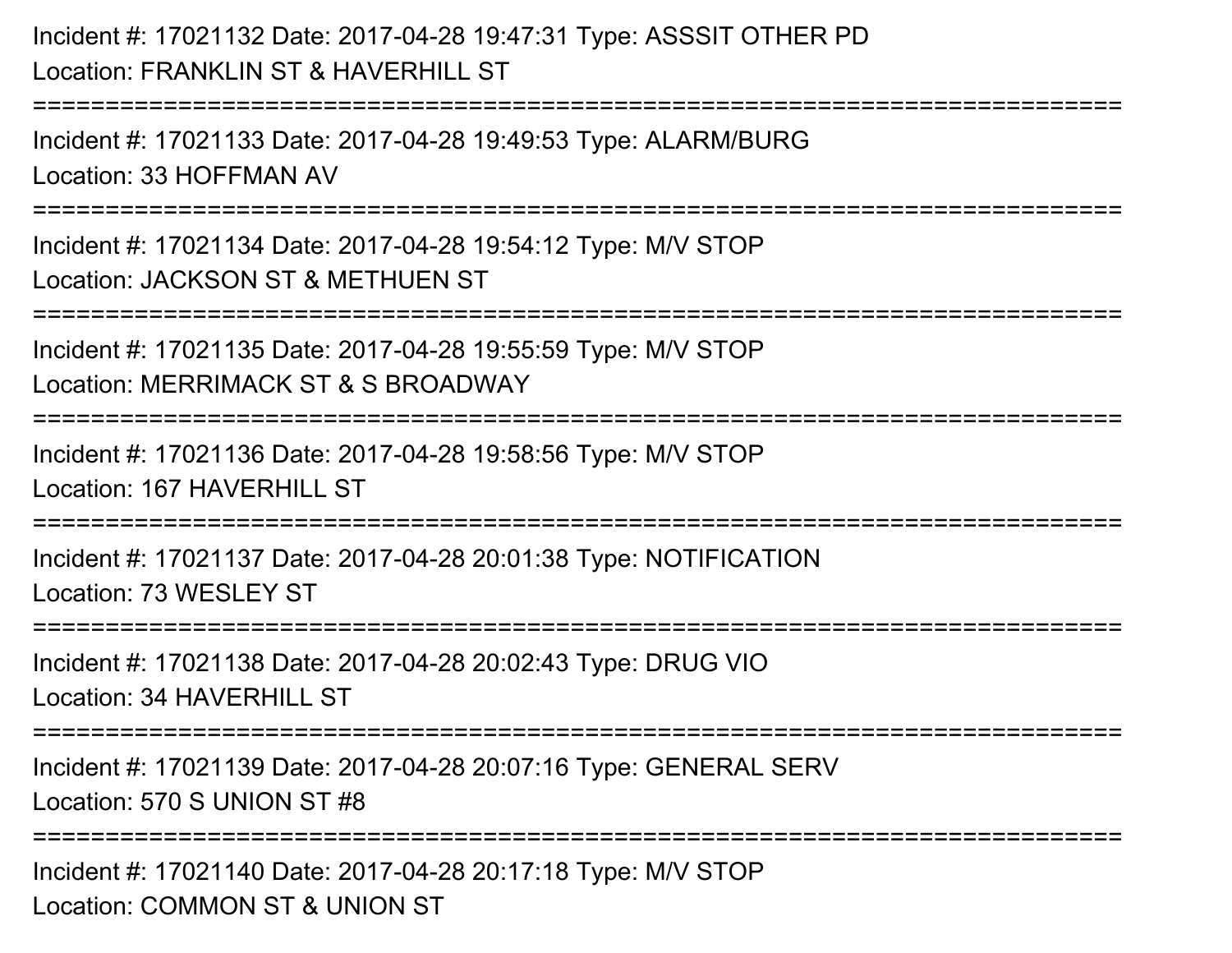===========================================================================Incident #: 17021142 Date: 2017-04-28 20:29:55 Type: SUS PERS/MVLocation: COLONIAL RD & COLONIAL TER===========================================================================Incident #: 17021143 Date: 2017-04-28 20:31:19 Type: UNWANTEDGUESTLocation: 168 NEWBURY ST===========================================================================Incident #: 17021144 Date: 2017-04-28 20:42:09 Type: MISSING PERSLocation: WALK IN WALK IN / 16 CURRIER ST===========================================================================Incident #: 17021145 Date: 2017-04-28 21:00:17 Type: SUS PERS/MVLocation: 1 CAULKINS CT===========================================================================Incident #: 17021146 Date: 2017-04-28 21:07:17 Type: SPECIAL CHECKLocation: LENOX ST & LENOX CIR ===========================================================================Incident #: 17021147 Date: 2017-04-28 21:08:30 Type: MEDIC SUPPORTLocation: 236 F HAVERHILL ST #1 ===========================================================================Incident #: 17021148 Date: 2017-04-28 21:11:34 Type: M/V STOPLocation: THORNTON AV===========================================================================

Incident #: 17021149 Date: 2017-04-28 21:22:26 Type: M/V STOP

 $\mathcal{L}$  and  $\mathcal{L}$  are  $\mathcal{L}$  and  $\mathcal{L}$  are  $\mathcal{L}$  and  $\mathcal{L}$  are  $\mathcal{L}$  and  $\mathcal{L}$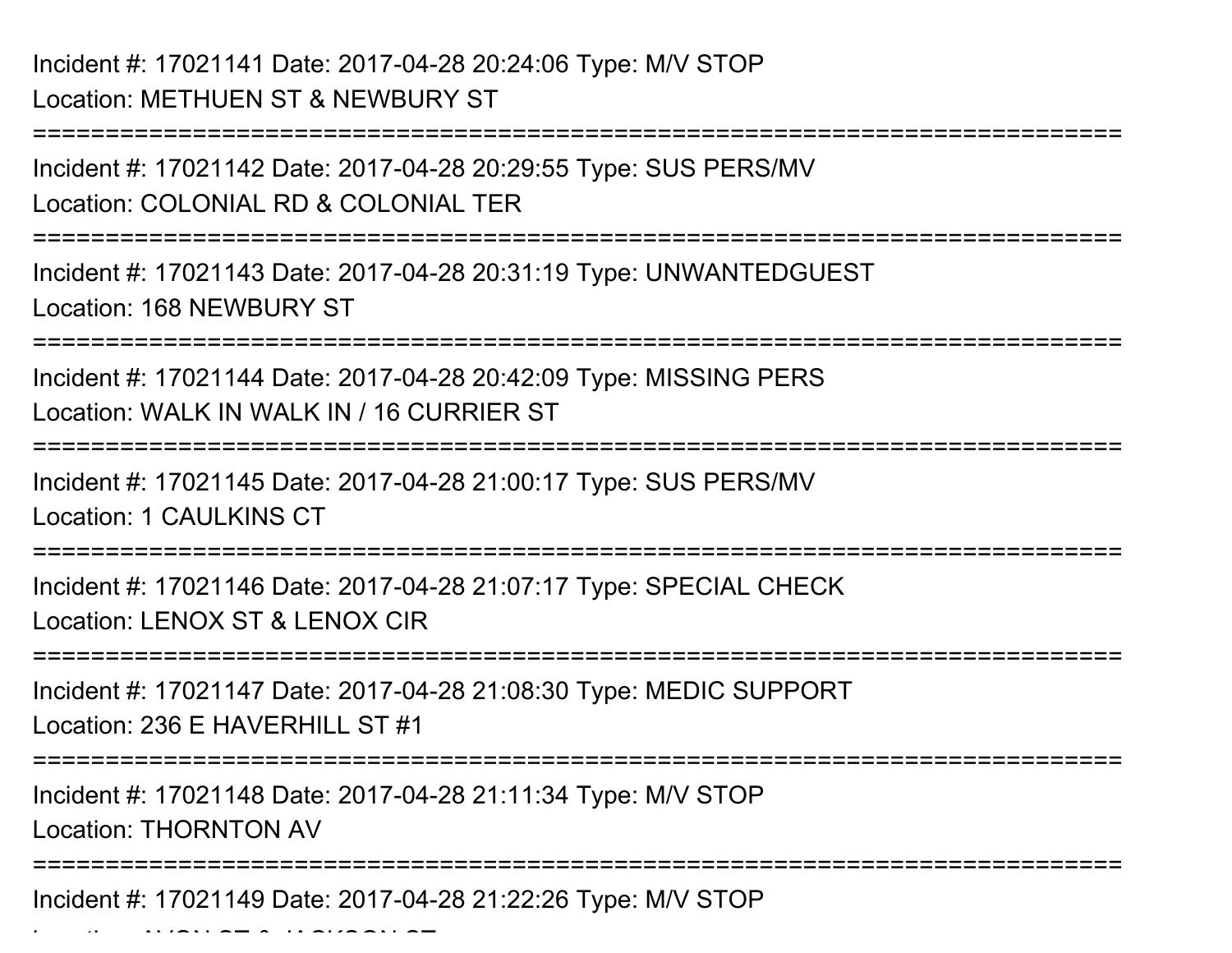===========================================================================Incident #: 17021150 Date: 2017-04-28 21:33:05 Type: FIGHTLocation: BURGER KING / 187 BROADWAY===========================================================================Incident #: 17021151 Date: 2017-04-28 21:35:00 Type: M/V STOPLocation: ANDOVER ST & S BROADWAY===========================================================================Incident #: 17021152 Date: 2017-04-28 21:43:50 Type: M/V STOPLocation: BROADWAY & HAVERHILL ST ===========================================================================Incident #: 17021153 Date: 2017-04-28 21:53:09 Type: EXTRA SURVEILLocation: LENOX CIR ===========================================================================Incident #: 17021154 Date: 2017-04-28 22:00:48 Type: NOISE ORDLocation: BENNINGTON ST & PARK ST===========================================================================Incident #: 17021155 Date: 2017-04-28 22:05:10 Type: SUS PERS/MVLocation: DARTMOUTH ST & YALE ST===========================================================================Incident #: 17021156 Date: 2017-04-28 22:05:40 Type: UNKNOWN PROBLocation: 172 NEWBURY ST===========================================================================Incident #: 17021157 Date: 2017-04-28 22:10:32 Type: M/V STOPLocation: MERRIMACK ST & S BROADWAY===========================================================================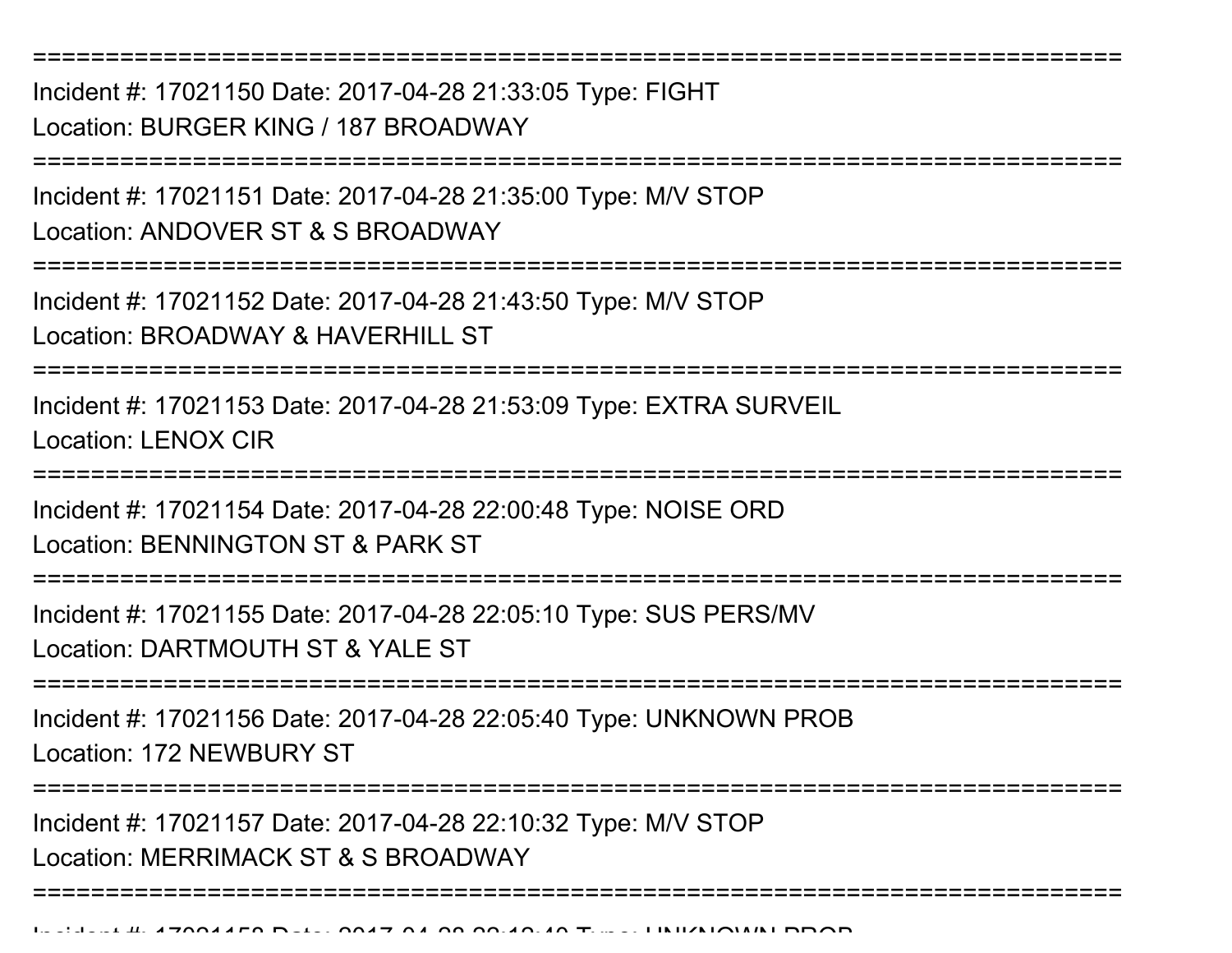===========================================================================Incident #: 17021159 Date: 2017-04-28 22:13:51 Type: NOISE ORDLocation: 23 BOWDOIN ST**===============** Incident #: 17021160 Date: 2017-04-28 22:15:11 Type: NOISE ORDLocation: 40 CHESTNUT ST===========================================================================Incident #: 17021161 Date: 2017-04-28 22:22:11 Type: LOUD NOISELocation: 23 WOODLAND ST FL 3===========================================================================Incident #: 17021162 Date: 2017-04-28 22:28:09 Type: NOISE ORDLocation: BROOKFIFLD ST & HAWLEY ST ===========================================================================Incident #: 17021163 Date: 2017-04-28 22:32:47 Type: ALARM/BURGLocation: 9 OREGON AV============================= Incident #: 17021164 Date: 2017-04-28 22:35:07 Type: M/V STOPLocation: METHUEN ST & NEWBURY ST===========================================================================Incident #: 17021165 Date: 2017-04-28 22:40:04 Type: LOUD NOISELocation: BAILEY ST & PHILLIPS ST====================== Incident #: 17021166 Date: 2017-04-28 22:42:20 Type: ALARM/BURGLocation: 14 STATE ST

===========================================================================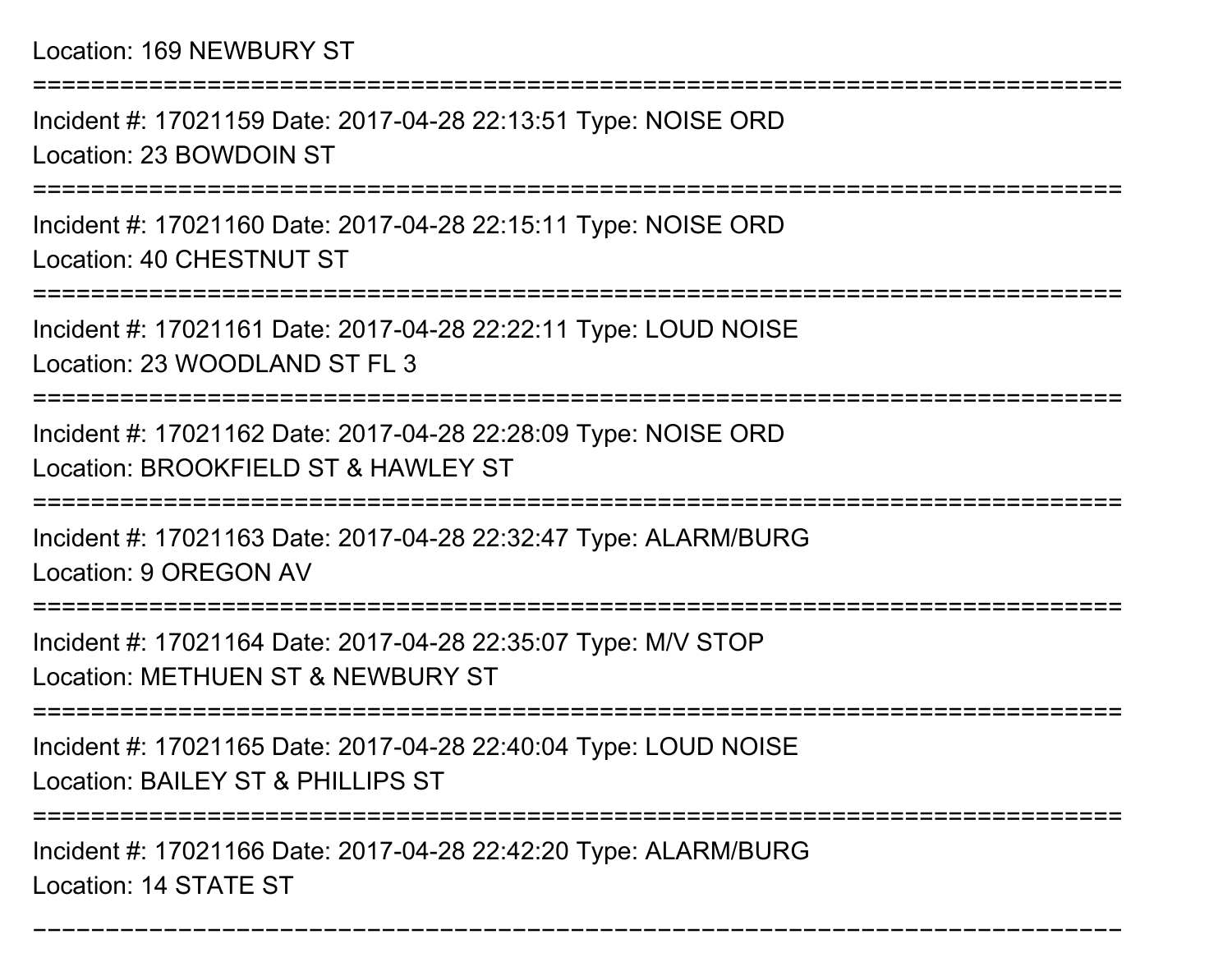# Incident #: 17021167 Date: 2017-04-28 22:44:19 Type: AUTO ACC/UNK PILocation: HAMPSHIRE ST & LOWFLL ST

Incident #: 17021168 Date: 2017-04-28 22:54:00 Type: M/V STOPLocation: ESSEX ST & MILL ST

===========================================================================

===========================================================================

Incident #: 17021169 Date: 2017-04-28 22:57:01 Type: M/V STOPLocation: ESSEX ST & NEWBURY ST

===========================================================================

Incident #: 17021170 Date: 2017-04-28 22:57:41 Type: WARRANT SERVELocation: 342 BROADWAY

===========================================================================

Incident #: 17021171 Date: 2017-04-28 22:58:22 Type: NOISE ORDLocation: 179 BAILEY ST

===========================================================================

Incident #: 17021172 Date: 2017-04-28 23:13:08 Type: M/V STOP

Location: ESSEX ST & LAWRENCE ST

===========================================================================

Incident #: 17021173 Date: 2017-04-28 23:14:56 Type: M/V STOP

Location: BROADWAY & TREMONT ST

===========================================================================

Incident #: 17021174 Date: 2017-04-28 23:15:49 Type: FIRE

Location: 240 WATER ST

===========================================================================

Incident #: 17021175 Date: 2017-04-28 23:16:54 Type: LOUD NOISELocation: LISA LN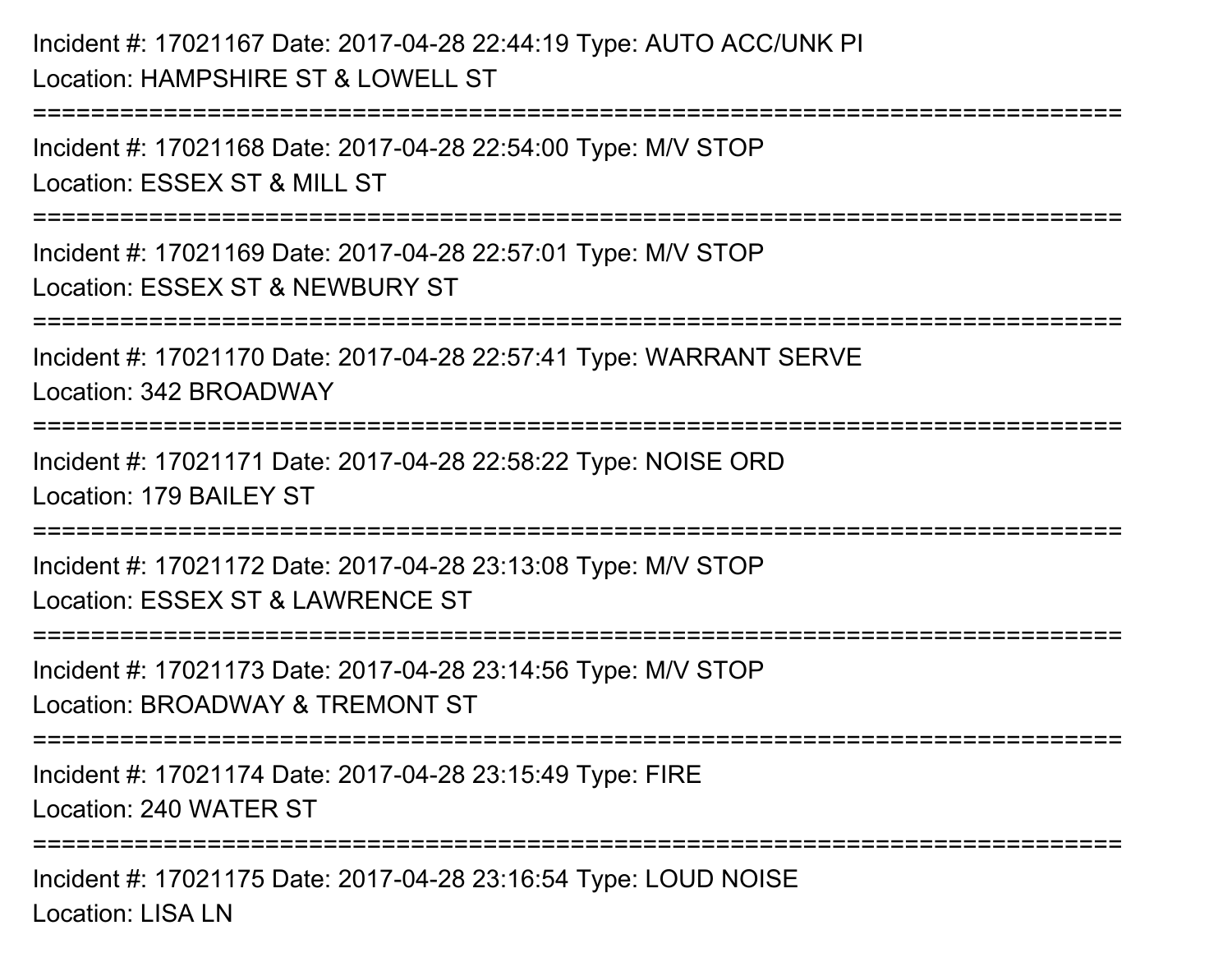Incident #: 17021176 Date: 2017-04-28 23:17:50 Type: M/V STOPLocation: BROADWAY & HAVERHILL ST ===========================================================================

Incident #: 17021177 Date: 2017-04-28 23:17:50 Type: LOUD NOISELocation: ESSEX ST & MARGIN ST

===========================================================================

===========================================================================

Incident #: 17021178 Date: 2017-04-28 23:19:10 Type: M/V STOPLocation: BROADWAY

===========================================================================

Incident #: 17021179 Date: 2017-04-28 23:23:38 Type: LOUD NOISELocation: 349 LAWRENCE ST

===========================================================================

Incident #: 17021180 Date: 2017-04-28 23:27:40 Type: LOUD NOISELocation: CAMBRIDGE ST

===========================================================================

Incident #: 17021181 Date: 2017-04-28 23:30:00 Type: LOUD NOISELocation: 26 MARGIN ST

===========================================================================

Incident #: 17021182 Date: 2017-04-28 23:30:52 Type: B&E/PROGLocation: MYRTLE CT & MYRTLE ST

===========================================================================

Incident #: 17021183 Date: 2017-04-28 23:32:28 Type: LOUD NOISELocation: 6 DIAMOND ST

===========================================================================

Incident #: 17021184 Date: 2017-04-28 23:37:02 Type: M/V STOP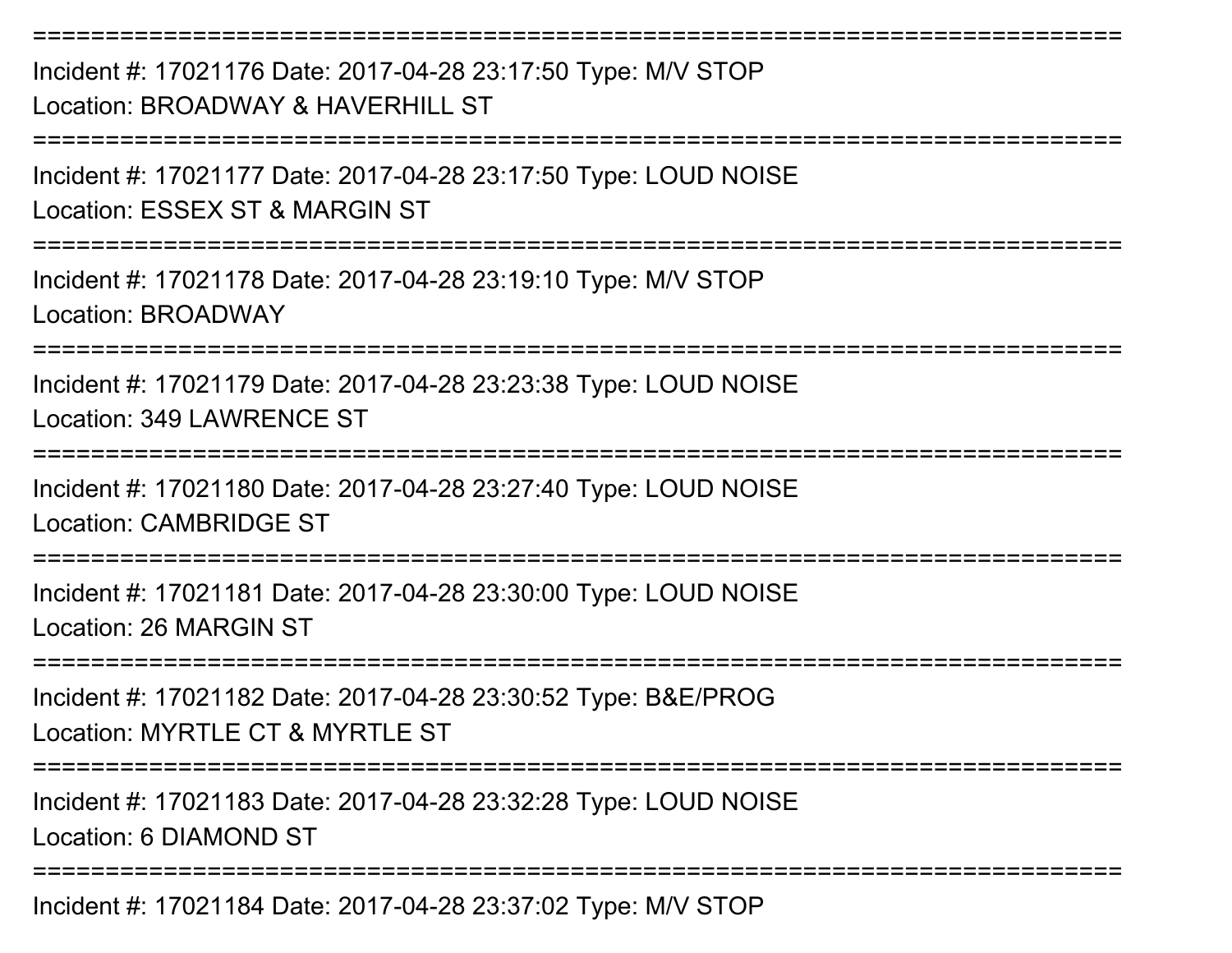===========================================================================

Incident #: 17021185 Date: 2017-04-28 23:37:31 Type: LOUD NOISELocation: 62 JUNIPER ST

===========================================================================

Incident #: 17021186 Date: 2017-04-28 23:38:53 Type: LOUD NOISELocation: 32 BERKELEY ST

===========================================================================

Incident #: 17021187 Date: 2017-04-28 23:39:42 Type: SUS PERS/MVLocation: ARREST/TOW / 50 BROADWAY

===========================================================================

Incident #: 17021189 Date: 2017-04-28 23:42:06 Type: MISSING PERSLocation: WALK IN WALK IN / 18 PLEASANT TER FL 2

===========================================================================

Incident #: 17021188 Date: 2017-04-28 23:45:02 Type: ASSIST FIRE

Location: 330 HAVERHILL ST

===========================================================================

Incident #: 17021190 Date: 2017-04-28 23:48:06 Type: M/V STOP

Location: 107 WILLOW ST

===========================================================================

Incident #: 17021191 Date: 2017-04-28 23:51:06 Type: LOUD NOISE

Location: CAMBRIDGE ST & GARFIELD ST

===========================================================================

===========================================================================

Incident #: 17021192 Date: 2017-04-28 23:54:24 Type: 911 HANG UPLocation: 115 ALDER ST FL 3